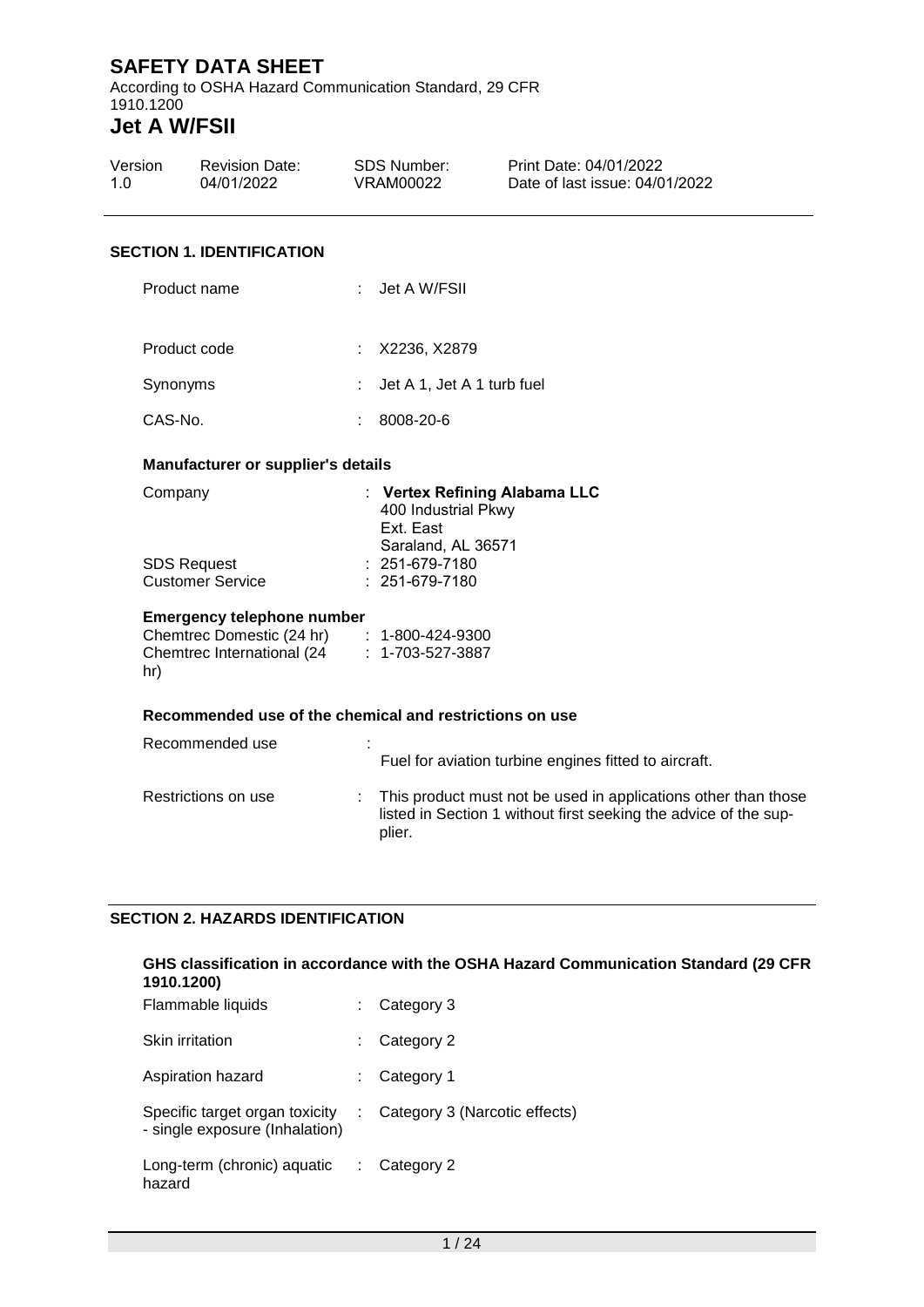According to OSHA Hazard Communication Standard, 29 CFR 1910.1200

| Version<br>1.0 | <b>Revision Date:</b><br>04/01/2022            | <b>SDS Number:</b><br><b>VRAM00022</b>                                                                   | Print Date: 04/01/2022<br>Date of last issue: 04/01/2022                                                                                                                                                                                                                                                                                                                                                                                                                                                                                                                                                                                                                                                                                                                   |
|----------------|------------------------------------------------|----------------------------------------------------------------------------------------------------------|----------------------------------------------------------------------------------------------------------------------------------------------------------------------------------------------------------------------------------------------------------------------------------------------------------------------------------------------------------------------------------------------------------------------------------------------------------------------------------------------------------------------------------------------------------------------------------------------------------------------------------------------------------------------------------------------------------------------------------------------------------------------------|
|                | <b>GHS label elements</b><br>Hazard pictograms |                                                                                                          |                                                                                                                                                                                                                                                                                                                                                                                                                                                                                                                                                                                                                                                                                                                                                                            |
|                | Signal word                                    | Danger                                                                                                   |                                                                                                                                                                                                                                                                                                                                                                                                                                                                                                                                                                                                                                                                                                                                                                            |
|                | <b>Hazard statements</b>                       | PHYSICAL HAZARDS:<br><b>HEALTH HAZARDS:</b><br>H315 Causes skin irritation.                              | H226 Flammable liquid and vapour.<br>H304 May be fatal if swallowed and enters airways.<br>H336 May cause drowsiness or dizziness.<br><b>ENVIRONMENTAL HAZARDS:</b><br>H411 Toxic to aquatic life with long lasting effects.                                                                                                                                                                                                                                                                                                                                                                                                                                                                                                                                               |
|                | Precautionary statements                       | <b>Prevention:</b><br>ment.<br>face protection.                                                          | P210 Keep away from heat, hot surfaces, sparks, open flames<br>and other ignition sources. No smoking.<br>P233 Keep container tightly closed.<br>P240 Ground and bond container and receiving equipment.<br>P241 Use explosion-proof electrical/ ventilating/ lighting equip-<br>P242 Use non-sparking tools.<br>P243 Take action to prevent static discharges.<br>P261 Avoid breathing dust/ fume/ gas/ mist/ vapours/ spray.<br>P264 Wash skin thoroughly after handling.<br>P271 Use only outdoors or in a well-ventilated area.<br>P273 Avoid release to the environment.<br>P280 Wear protective gloves/ protective clothing/ eye protection/                                                                                                                         |
|                |                                                | <b>Response:</b><br>CENTER/ doctor.<br>on this label).<br>attention.<br>reuse.<br>P391 Collect spillage. | P301 + P310 IF SWALLOWED: Immediately call a POISON<br>P302 + P352 IF ON SKIN: Wash with plenty of water and soap.<br>P303 + P361 + P353 IF ON SKIN (or hair): Take off immediately<br>all contaminated clothing. Rinse skin with water/ shower.<br>P304 + P340 IF INHALED: Remove person to fresh air and<br>keep comfortable for breathing.<br>P312 Call a POISON CENTER/doctor if you feel unwell.<br>P321 Specific treatment (see supplemental first aid instructions<br>P331 Do NOT induce vomiting.<br>P333 + P313 If skin irritation or rash occurs: Get medical advice/<br>P362 + P364 Take off contaminated clothing and wash it before<br>P370 + P378 In case of fire: Use water spray, alcohol-resistant<br>foam, dry chemical or carbon dioxide to extinguish. |
|                |                                                | Storage:                                                                                                 |                                                                                                                                                                                                                                                                                                                                                                                                                                                                                                                                                                                                                                                                                                                                                                            |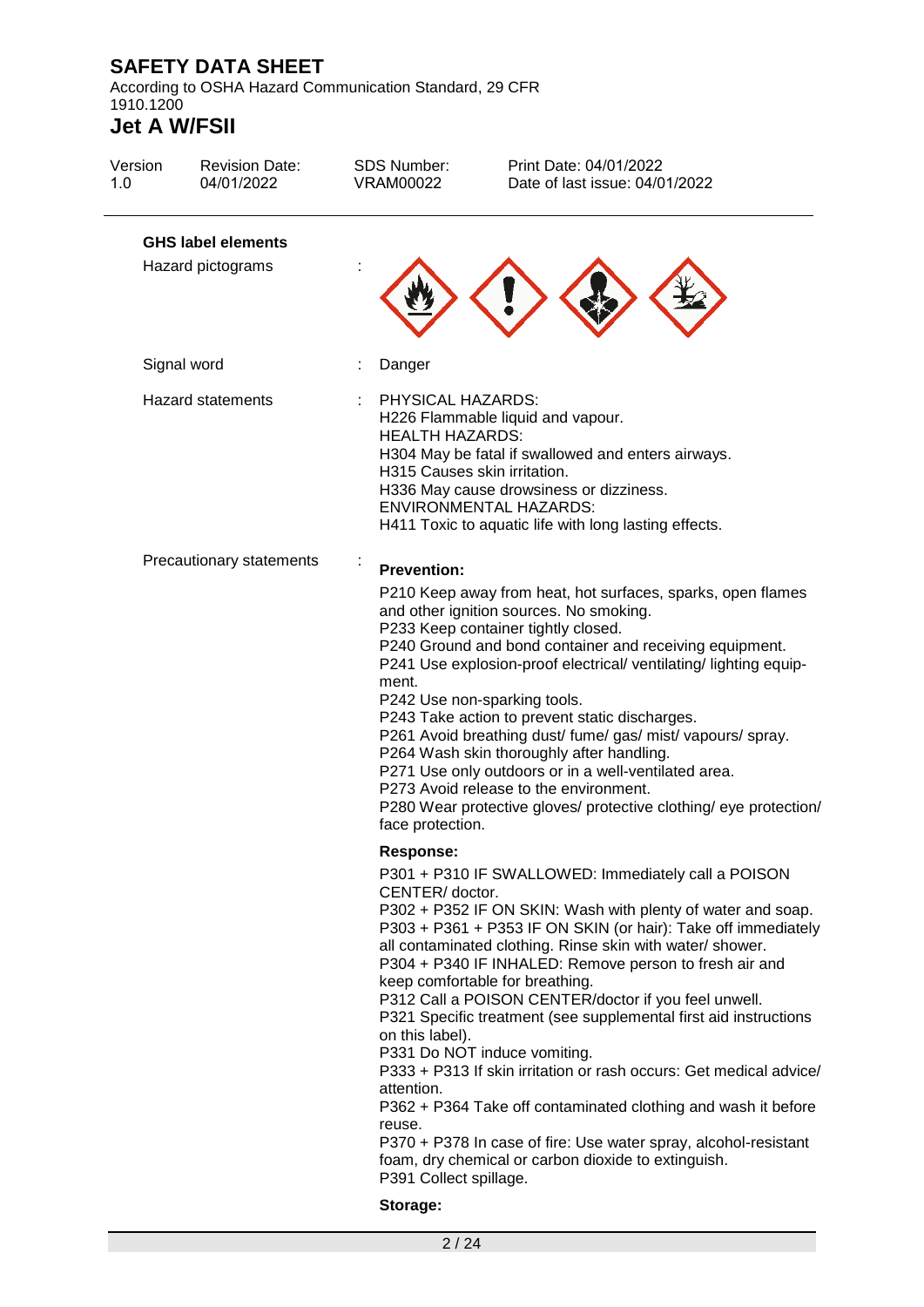According to OSHA Hazard Communication Standard, 29 CFR 1910.1200

# **Jet A W/FSII**

| Version | <b>Revision Date:</b> | SDS Number: | Print Date: 04/01/2022         |
|---------|-----------------------|-------------|--------------------------------|
| 1.0     | 04/01/2022            | VRAM00022   | Date of last issue: 04/01/2022 |

P403 + P233 Store in a well-ventilated place. Keep container tightly closed. P403 + P235 Store in a well-ventilated place. Keep cool. P405 Store locked up.

#### **Disposal:**

P501 Dispose of contents/ container to an approved waste disposal plant.

#### **Other hazards which do not result in classification**

Slightly irritating to respiratory system.

Liquid evaporates quickly and can ignite leading to a flash fire, or an explosion in a confined space.

Vapour in the headspace of tanks and containers may ignite and explode at temperatures exceeding auto-ignition temperature, where vapour concentrations are within the flammability range. May ignite on surfaces at temperatures above auto-ignition temperature.

This material is a static accumulator.

Even with proper grounding and bonding, this material can still accumulate an electrostatic charge.

If sufficient charge is allowed to accumulate, electrostatic discharge and ignition of flammable airvapour mixtures can occur.

The classification of this material is based on OSHA HCS 2012 criteria.

Hydrogen sulphide (H2S), an extremely flammable and toxic gas, and other hazardous vapours may evolve and collect in the headspace of storage tanks, transport vessels and other enclosed containers.

#### **SECTION 3. COMPOSITION/INFORMATION ON INGREDIENTS**

Substance / Mixture : Substance

Chemical nature : May also contain several additives at <0.1% v/v each.

**Hazardous components**

| Chemical name         | Synonyms                  | CAS-No.    | Concentration (% w/w) |
|-----------------------|---------------------------|------------|-----------------------|
| Kerosine (petroleum)  | kerosine (pe-<br>troleum) | 8008-20-6  | $0 - \leq 100$        |
|                       | Technical)                |            |                       |
| kerosine (petroleum), | Kerosine (pe-             | 64742-81-0 | $0 - \leq 100$        |
| hydrodesulfurized     | troleum), hy-             |            |                       |
|                       | drodesulfurized           |            |                       |
| $2-(2-$               | $2-(2-$                   | 111-77-3   | $>= 0 - 5$            |
| methoxyeth-           | methoxyeth-               |            |                       |
| oxy)ethanol           | oxy)ethanol               |            |                       |

Hydrogen sulphide may be present both in the liquid and the vapour. Composition is complex and varies with the source of the crude oil and the contributing process plants at that time.

#### **Further information**

| Contains:             |                       |                       |
|-----------------------|-----------------------|-----------------------|
| Chemical name         | Identification number | Concentration (% w/w) |
| Xylene, mixed isomers | 1330-20-7             | $0 - 2$               |
| Ethylbenzene          | $100 - 41 - 4$        | $0 - 2$               |
| Trimethylbenzene (all | 25551-13-7            |                       |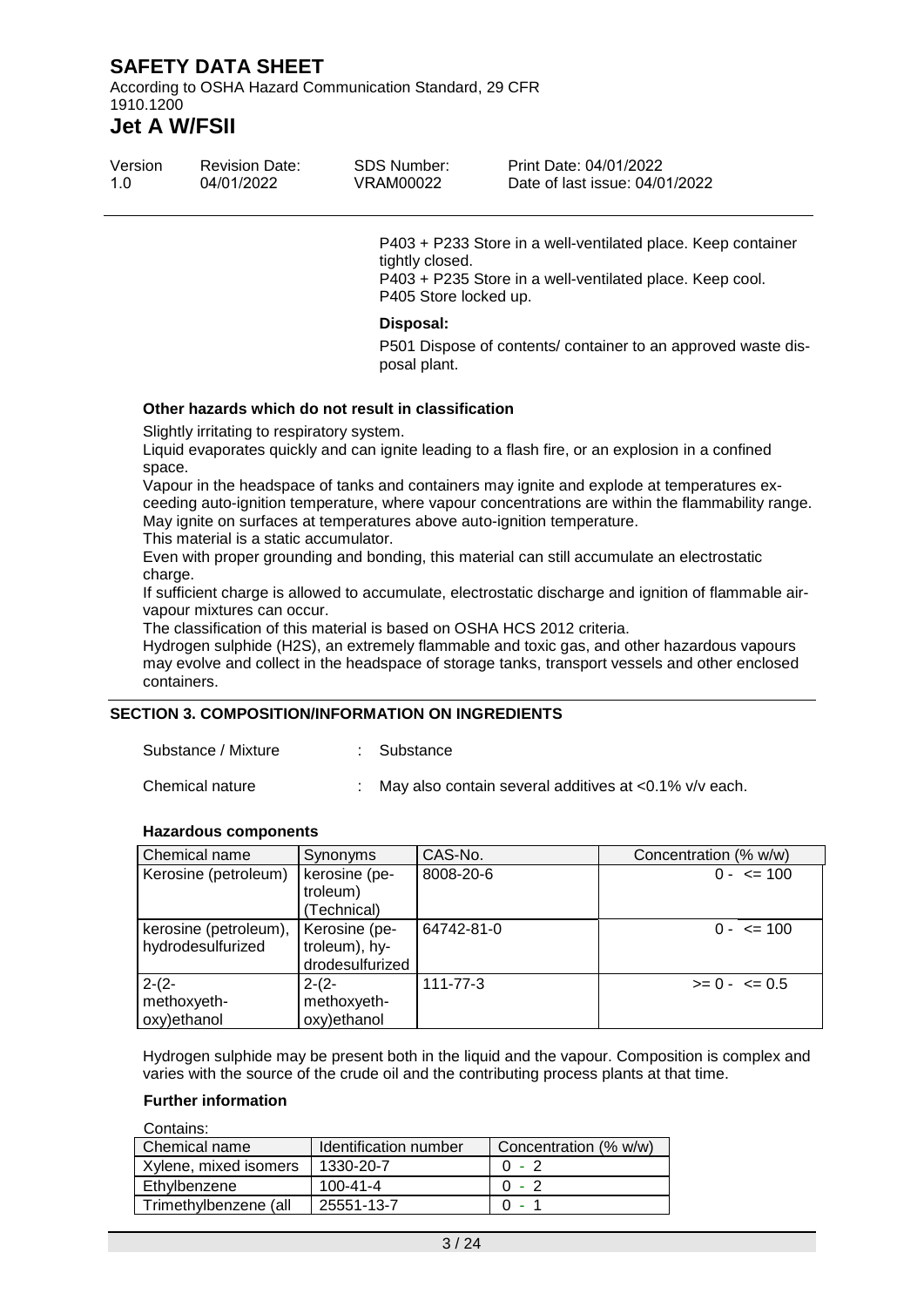According to OSHA Hazard Communication Standard, 29 CFR 1910.1200

| Version | <b>Revision Date:</b> | SDS Number: | Print Date: 04/01/2022         |
|---------|-----------------------|-------------|--------------------------------|
| 1.0     | 04/01/2022            | VRAM00022   | Date of last issue: 04/01/2022 |

| <b>ISOMERS</b> |               |  |
|----------------|---------------|--|
| Naphthalene    | $91 - 20 - 3$ |  |
| Cumene         | 98-82-8       |  |

| <b>SECTION 4. FIRST-AID MEASURES</b>                              |  |                                                                                                                                                                                                                                                                                                                                                                                                                                                                                                                                                                                                        |  |
|-------------------------------------------------------------------|--|--------------------------------------------------------------------------------------------------------------------------------------------------------------------------------------------------------------------------------------------------------------------------------------------------------------------------------------------------------------------------------------------------------------------------------------------------------------------------------------------------------------------------------------------------------------------------------------------------------|--|
| General advice                                                    |  | Not expected to be a health hazard when used under normal<br>conditions.<br>Vapourisation of H2S that has been trapped in clothing can be<br>dangerous to rescuers. Maintain respiratory protection to<br>avoid contamination from the victim to rescuer. Mechanical<br>ventilation should be used to resuscitate if at all possible.                                                                                                                                                                                                                                                                  |  |
| If inhaled                                                        |  | Remove to fresh air. If rapid recovery does not occur,<br>transport to nearest medical facility for additional treatment.<br>Respiratory irritation signs and symptoms may include a tem-<br>porary burning sensation of the nose and throat, coughing,                                                                                                                                                                                                                                                                                                                                                |  |
|                                                                   |  | and/or difficulty breathing.                                                                                                                                                                                                                                                                                                                                                                                                                                                                                                                                                                           |  |
| In case of skin contact                                           |  | Remove contaminated clothing. Immediately flush skin with<br>large amounts of water for at least 15 minutes, and follow by<br>washing with soap and water if available. If redness, swelling,<br>pain and/or blisters occur, transport to the nearest medical<br>facility for additional treatment.<br>When using high pressure equipment, injection of product<br>under the skin can occur. If high pressure injuries occur, the<br>casualty should be sent immediately to a hospital. Do not wait<br>for symptoms to develop.<br>Obtain medical attention even in the absence of apparent<br>wounds. |  |
| In case of eye contact                                            |  | Flush eye with copious quantities of water.<br>Remove contact lenses, if present and easy to do. Continue<br>rinsing.<br>If persistent irritation occurs, obtain medical attention.<br>Eye irritation signs and symptoms may include a burning sen-                                                                                                                                                                                                                                                                                                                                                    |  |
|                                                                   |  | sation, redness, swelling, and/or blurred vision.                                                                                                                                                                                                                                                                                                                                                                                                                                                                                                                                                      |  |
| If swallowed                                                      |  | Call emergency number for your location / facility.<br>If swallowed, do not induce vomiting: transport to nearest<br>medical facility for additional treatment. If vomiting occurs<br>spontaneously, keep head below hips to prevent aspiration.<br>If any of the following delayed signs and symptoms appear<br>within the next 6 hours, transport to the nearest medical facili-<br>ty: fever greater than 101° F (38.3°C), shortness of breath,<br>chest congestion or continued coughing or wheezing.                                                                                              |  |
| Most important symptoms<br>and effects, both acute and<br>delayed |  | Breathing of high vapour concentrations may cause central<br>nervous system (CNS) depression resulting in dizziness, light-<br>headedness, headache, nausea and loss of coordination.<br>Continued inhalation may result in unconsciousness and<br>death.                                                                                                                                                                                                                                                                                                                                              |  |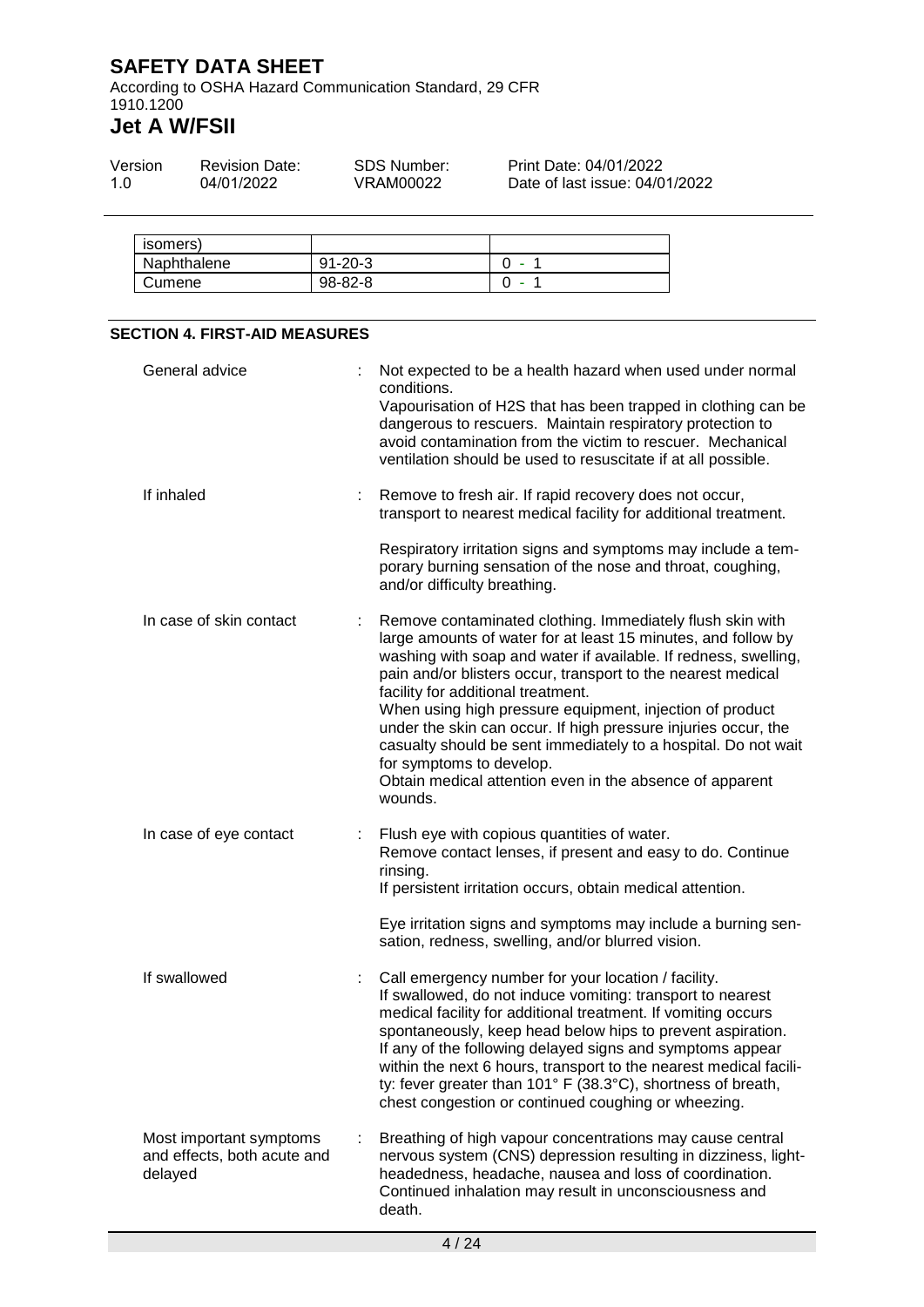According to OSHA Hazard Communication Standard, 29 CFR 1910.1200

# **Jet A W/FSII**

| Version<br>1.0 | <b>Revision Date:</b><br>04/01/2022                                           | <b>SDS Number:</b><br><b>VRAM00022</b>                                         | Print Date: 04/01/2022<br>Date of last issue: 04/01/2022                                                                                                                                                                                                                                                                                                                                                                                                                                                                                                                                                                                                                                                                                                                                                                                                                                                 |
|----------------|-------------------------------------------------------------------------------|--------------------------------------------------------------------------------|----------------------------------------------------------------------------------------------------------------------------------------------------------------------------------------------------------------------------------------------------------------------------------------------------------------------------------------------------------------------------------------------------------------------------------------------------------------------------------------------------------------------------------------------------------------------------------------------------------------------------------------------------------------------------------------------------------------------------------------------------------------------------------------------------------------------------------------------------------------------------------------------------------|
|                |                                                                               | and/or ringing in the ears.                                                    | Skin irritation signs and symptoms may include a burning sen-<br>sation, redness, swelling, and/or blisters.<br>Local necrosis is evidenced by delayed onset of pain and<br>tissue damage a few hours following injection.<br>Eye irritation signs and symptoms may include a burning sen-<br>sation, redness, swelling, and/or blurred vision.<br>If material enters lungs, signs and symptoms may include<br>coughing, choking, wheezing, difficulty in breathing, chest<br>congestion, shortness of breath, and/or fever.<br>If any of the following delayed signs and symptoms appear<br>within the next 6 hours, transport to the nearest medical facili-<br>ty: fever greater than 101° F (38.3°C), shortness of breath,<br>chest congestion or continued coughing or wheezing.<br>Auditory system effects may include temporary hearing loss                                                      |
|                | Protection of first-aiders<br>Indication of any immediate<br>treatment needed |                                                                                | When administering first aid, ensure that you are wearing the<br>appropriate personal protective equipment according to the<br>incident, injury and surroundings.                                                                                                                                                                                                                                                                                                                                                                                                                                                                                                                                                                                                                                                                                                                                        |
|                | medical attention and special                                                 | Treat symptomatically.<br>age and loss of function.<br>Do not induce vomiting. | Call a doctor or poison control center for guidance.<br>IMMEDIATE TREATMENT IS EXTREMELY IMPORTANT!<br>High pressure injection injuries require prompt surgical inter-<br>vention and possibly steroid therapy, to minimise tissue dam-<br>Because entry wounds are small and do not reflect the seri-<br>ousness of the underlying damage, surgical exploration to<br>determine the extent of involvement may be necessary. Local<br>anaesthetics or hot soaks should be avoided because they<br>can contribute to swelling, vasospasm and ischaemia. Prompt<br>surgical decompression, debridement and evacuation of for-<br>eign material should be performed under general anaesthet-<br>ics, and wide exploration is essential.<br>Potential for chemical pneumonitis.<br>Hydrogen sulphide (H2S) - CNS asphyxiant. May cause rhini-<br>tis, bronchitis and occasionally pulmonary oedema after se- |
|                |                                                                               |                                                                                | vere exposure. CONSIDER: Oxygen therapy. Consult a Poi-<br>son Control Center for guidance.                                                                                                                                                                                                                                                                                                                                                                                                                                                                                                                                                                                                                                                                                                                                                                                                              |

#### **SECTION 5. FIRE-FIGHTING MEASURES**

| Suitable extinguishing media              | Foam, water spray or fog. Dry chemical powder, carbon diox-<br>ide, sand or earth may be used for small fires only.                                                                                                            |
|-------------------------------------------|--------------------------------------------------------------------------------------------------------------------------------------------------------------------------------------------------------------------------------|
| Unsuitable extinguishing<br>media         | Do not use direct water jets on the burning product as they<br>could cause a steam explosion and spread of the fire.<br>Simultaneous use of foam and water on the same surface is<br>to be avoided as water destroys the foam. |
| Specific hazards during fire-<br>fighting | Hazardous combustion products may include:<br>A complex mixture of airborne solid and liquid particulates and                                                                                                                  |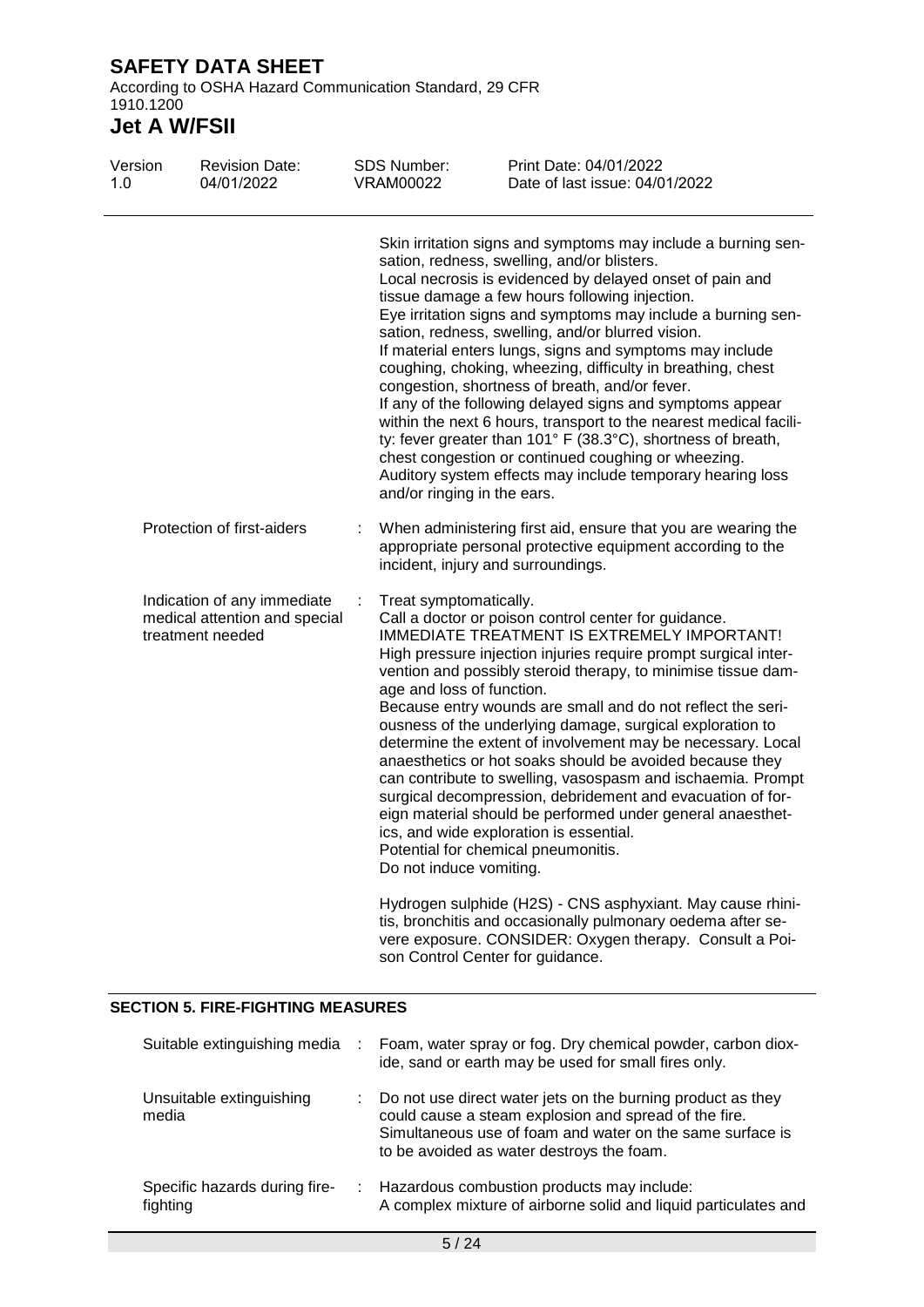According to OSHA Hazard Communication Standard, 29 CFR 1910.1200

# **Jet A W/FSII**

| Version<br>1.0 |                  | <b>Revision Date:</b><br>04/01/2022 |   | <b>SDS Number:</b><br><b>VRAM00022</b>                                                                     | Print Date: 04/01/2022<br>Date of last issue: 04/01/2022                                                                                                                                                                                                                                                                                                                    |
|----------------|------------------|-------------------------------------|---|------------------------------------------------------------------------------------------------------------|-----------------------------------------------------------------------------------------------------------------------------------------------------------------------------------------------------------------------------------------------------------------------------------------------------------------------------------------------------------------------------|
|                |                  |                                     |   | gases (smoke).<br>Oxides of sulphur.<br>occurs.<br>below the flash point.<br>distant ignition is possible. | Unidentified organic and inorganic compounds.<br>Carbon monoxide may be evolved if incomplete combustion<br>Will float and can be reignited on surface water.<br>Flammable vapours may be present even at temperatures<br>The vapour is heavier than air, spreads along the ground and                                                                                      |
|                | ods              | Specific extinguishing meth-        | ÷ |                                                                                                            | Use extinguishing measures that are appropriate to local cir-<br>cumstances and the surrounding environment.                                                                                                                                                                                                                                                                |
|                |                  | Further information                 |   | to evacuate immediately.<br>water or the ground water system.                                              | Keep adjacent containers cool by spraying with water.<br>If possible remove containers from the danger zone.<br>If the fire cannot be extinguished the only course of action is<br>Prevent fire extinguishing water from contaminating surface<br>Contain residual material at affected sites to prevent material<br>from entering drains (sewers), ditches, and waterways. |
|                | for firefighters | Special protective equipment :      |   |                                                                                                            | Proper protective equipment including chemical resistant<br>gloves are to be worn; chemical resistant suit is indicated if<br>large contact with spilled product is expected. Self-Contained<br>Breathing Apparatus must be worn when approaching a fire in<br>a confined space. Select fire fighter's clothing approved to<br>relevant Standards (e.g. Europe: EN469).     |

### **SECTION 6. ACCIDENTAL RELEASE MEASURES**

| Personal precautions, protec- :<br>tive equipment and emer-<br>gency procedures | May ignite on surfaces at temperatures above auto-ignition<br>temperature.<br>Do not breathe fumes, vapour.<br>Do not operate electrical equipment.<br>Shut off leaks, if possible without personal risks.<br>Remove all possible sources of ignition in the surrounding<br>area.<br>Evacuate all personnel.<br>Attempt to disperse vapour or to direct its flow to a safe loca-<br>tion for example using fog sprays.<br>Use appropriate containment to avoid environmental contami-<br>nation. Prevent from spreading or entering drains, ditches or<br>rivers by using sand, earth, or other appropriate barriers. |
|---------------------------------------------------------------------------------|-----------------------------------------------------------------------------------------------------------------------------------------------------------------------------------------------------------------------------------------------------------------------------------------------------------------------------------------------------------------------------------------------------------------------------------------------------------------------------------------------------------------------------------------------------------------------------------------------------------------------|
| <b>Environmental precautions</b>                                                | : Prevent from spreading or entering into drains, ditches or riv-<br>ers by using sand, earth, or other appropriate barriers.<br>Take measures to minimise the effects on groundwater.<br>Contain residual material at affected sites to prevent material<br>from entering drains (sewers), ditches, and waterways.<br>Do not allow contact with soil, surface or ground water.                                                                                                                                                                                                                                       |
| Methods and materials for                                                       | Take precautionary measures against static discharges.                                                                                                                                                                                                                                                                                                                                                                                                                                                                                                                                                                |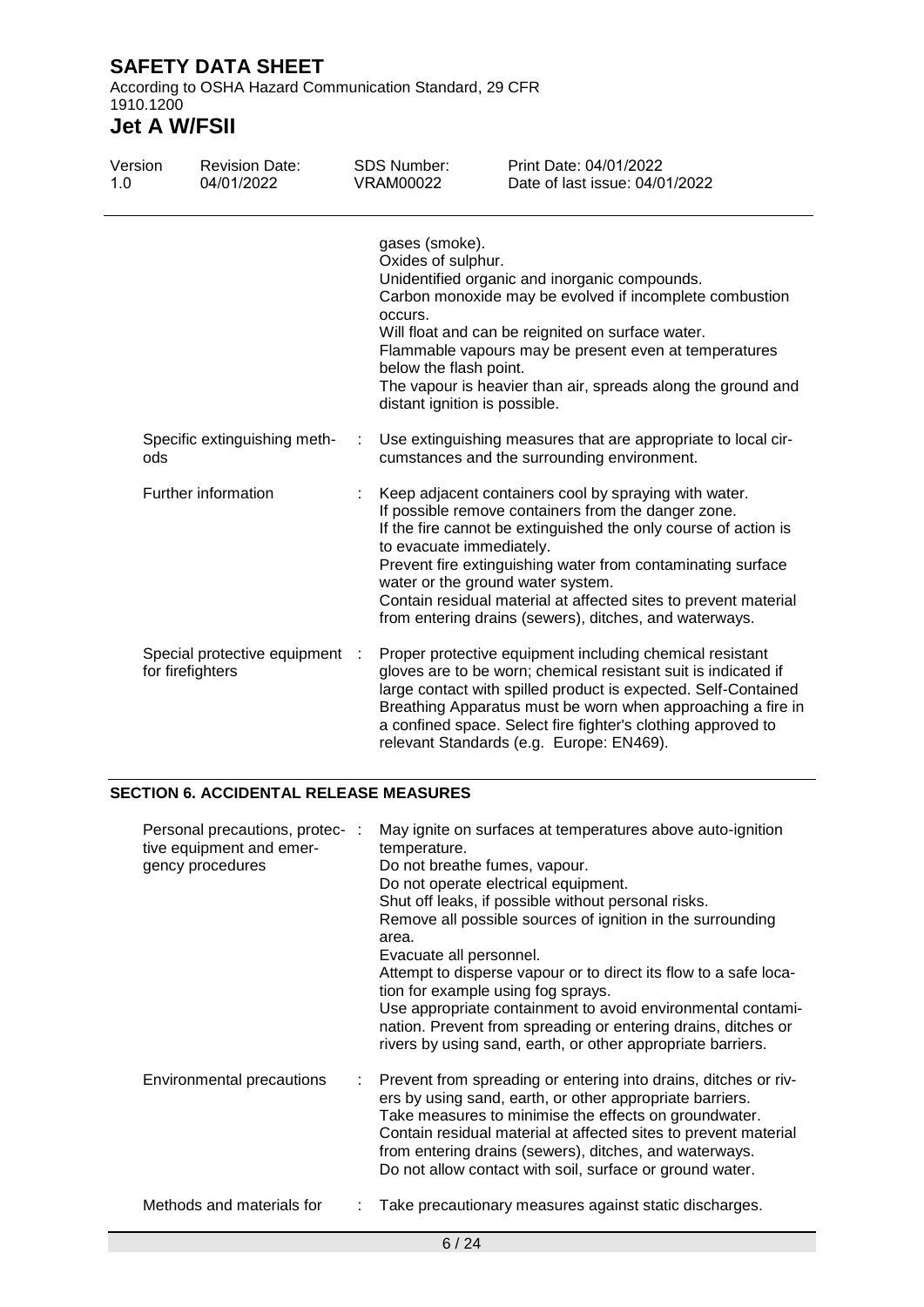According to OSHA Hazard Communication Standard, 29 CFR 1910.1200

# **Jet A W/FSII**

| Version<br>1.0              | <b>Revision Date:</b><br>04/01/2022 | <b>SDS Number:</b><br><b>VRAM00022</b>                                                                                                                                                                                                                                                                                                                                                                                                                                                                                                                                                                                                              | Print Date: 04/01/2022<br>Date of last issue: 04/01/2022                                                                                                                                                                                                                                                                                                                                                                                                                                                                                                                                                                     |  |  |  |
|-----------------------------|-------------------------------------|-----------------------------------------------------------------------------------------------------------------------------------------------------------------------------------------------------------------------------------------------------------------------------------------------------------------------------------------------------------------------------------------------------------------------------------------------------------------------------------------------------------------------------------------------------------------------------------------------------------------------------------------------------|------------------------------------------------------------------------------------------------------------------------------------------------------------------------------------------------------------------------------------------------------------------------------------------------------------------------------------------------------------------------------------------------------------------------------------------------------------------------------------------------------------------------------------------------------------------------------------------------------------------------------|--|--|--|
| containment and cleaning up |                                     | For small liquid spills $(1 drum), transfer by mechanicalmeans to a labeled, sealable container for product recovery orsafe disposal. Allow residues to evaporate or soak up with anappropriate absorbent material and dispose of safely. Removecontaminated soil and dispose of safely.For large liquid spills (> 1 drum), transfer by mechanicalmeans such as vacuum truck to a salvage tank for recovery orsafe disposal. Do not flush away residues with water. Retainas contaminated waste. Allow residues to evaporate or soakup with an appropriate absorbent material and dispose ofsafely. Remove contaminated soil and dispose of safely$ |                                                                                                                                                                                                                                                                                                                                                                                                                                                                                                                                                                                                                              |  |  |  |
|                             |                                     |                                                                                                                                                                                                                                                                                                                                                                                                                                                                                                                                                                                                                                                     | Avoid contact with skin, eyes and clothing.<br>Evacuate the area of all non-essential personnel.<br>Ventilate contaminated area thoroughly.<br>Take precautionary measures against static discharges.<br>Observe all relevant local and international regulations.                                                                                                                                                                                                                                                                                                                                                           |  |  |  |
| Additional advice           |                                     | For guidance on selection of personal protective equipment<br>see Section 8 of this Safety Data Sheet.<br>Notify authorities if any exposure to the general public or the<br>environment occurs or is likely to occur.<br>For guidance on disposal of spilled material see Section 13 of<br>this Safety Data Sheet.<br>Local authorities should be advised if significant spillages<br>cannot be contained.<br>Maritime spillages should be dealt with using a Shipboard Oil<br>Pollution Emergency Plan (SOPEP), as required by MARPOL<br>Annex 1 Regulation 26.                                                                                   |                                                                                                                                                                                                                                                                                                                                                                                                                                                                                                                                                                                                                              |  |  |  |
|                             |                                     | 424-8802.<br>8802.                                                                                                                                                                                                                                                                                                                                                                                                                                                                                                                                                                                                                                  | U.S. regulations may require reporting releases of this materi-<br>al to the environment which exceed the reportable quantity<br>(refer to Section 15) to the National Response Center at (800)<br>Under Section 311 of the Clean Water Act (CWA) this material<br>is considered an oil. As such, spills into surface waters must<br>be reported to the National Response Center at (800) 424-<br>This material is covered by EPA's Comprehensive Environ-<br>mental Response, Compensation and Liability Act (CERCLA)<br>Petroleum Exclusion. Therefore, releases to the environment<br>may not be reportable under CERCLA. |  |  |  |

#### **SECTION 7. HANDLING AND STORAGE**

| <b>Technical measures</b> | : Avoid breathing of or direct contact with material. Only use in<br>well ventilated areas. Wash thoroughly after handling. For<br>guidance on selection of personal protective equipment see<br>Section 8 of this Safety Data Sheet.<br>Use the information in this data sheet as input to a risk as-<br>sessment of local circumstances to help determine appropri-<br>ate controls for safe handling, storage and disposal of this |
|---------------------------|---------------------------------------------------------------------------------------------------------------------------------------------------------------------------------------------------------------------------------------------------------------------------------------------------------------------------------------------------------------------------------------------------------------------------------------|
|                           | material.                                                                                                                                                                                                                                                                                                                                                                                                                             |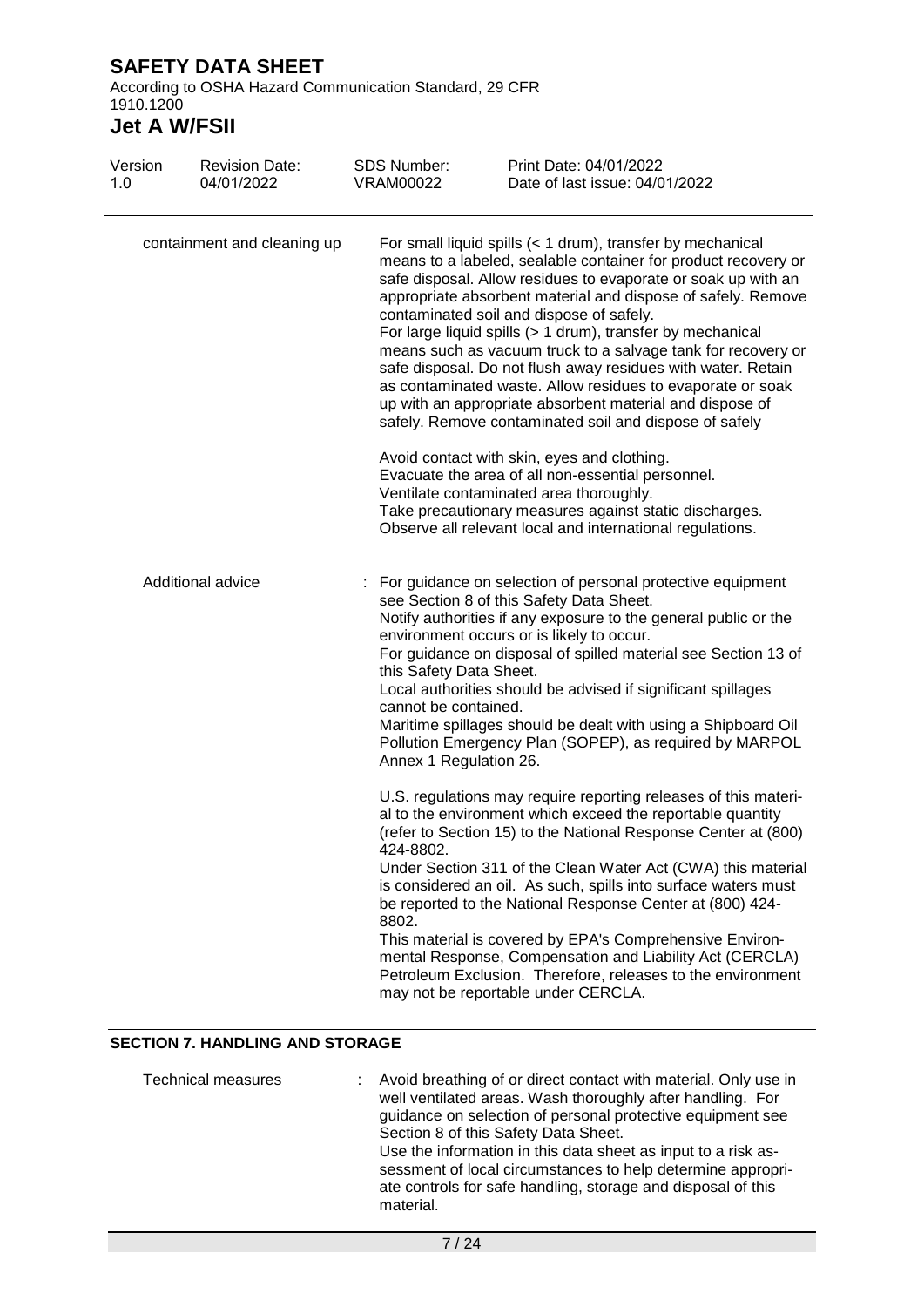According to OSHA Hazard Communication Standard, 29 CFR 1910.1200

| Version<br>1.0 | <b>Revision Date:</b><br>04/01/2022 | <b>SDS Number:</b><br><b>VRAM00022</b>                      | Print Date: 04/01/2022<br>Date of last issue: 04/01/2022                                                                                                                                                                                                                                                                                                                                                                                                                                                                                                                                                                                                                                                                                                                                                                                                                                                                                                                                                                                                                                                                                                                                                                                                                    |
|----------------|-------------------------------------|-------------------------------------------------------------|-----------------------------------------------------------------------------------------------------------------------------------------------------------------------------------------------------------------------------------------------------------------------------------------------------------------------------------------------------------------------------------------------------------------------------------------------------------------------------------------------------------------------------------------------------------------------------------------------------------------------------------------------------------------------------------------------------------------------------------------------------------------------------------------------------------------------------------------------------------------------------------------------------------------------------------------------------------------------------------------------------------------------------------------------------------------------------------------------------------------------------------------------------------------------------------------------------------------------------------------------------------------------------|
|                |                                     | laundering.<br>Prevent spillages.<br>Never siphon by mouth. | Air-dry contaminated clothing in a well-ventilated area before<br>Contaminated leather articles including shoes cannot be de-<br>contaminated and should be destroyed to prevent reuse.                                                                                                                                                                                                                                                                                                                                                                                                                                                                                                                                                                                                                                                                                                                                                                                                                                                                                                                                                                                                                                                                                     |
|                | Advice on safe handling             | sources. Avoid sparks.<br>Earth all equipment.              | Ensure that all local regulations regarding handling and stor-<br>age facilities are followed.<br>Extinguish any naked flames. Do not smoke. Remove ignition<br>Avoid inhaling vapour and/or mists.<br>Avoid prolonged or repeated contact with skin.<br>When using do not eat or drink.<br>When handling product in drums, safety footwear should be<br>worn and proper handling equipment should be used.<br>The vapour is heavier than air, spreads along the ground and<br>distant ignition is possible.<br>Use local exhaust ventilation if there is risk of inhalation of<br>vapours, mists or aerosols.<br>Properly dispose of any contaminated rags or cleaning mate-<br>rials in order to prevent fires.                                                                                                                                                                                                                                                                                                                                                                                                                                                                                                                                                           |
|                |                                     | tory protection is in use.                                  | The inherent toxic and olfactory (sense of smell) fatiguing<br>properties of hydrogen sulphide require that air monitoring<br>alarms be used if concentrations are expected to reach harm-<br>ful levels such as in enclosed spaces, heated transport ves-<br>sels and spill or leak situations. If the air concentration ex-<br>ceeds 10 ppm, the area should be evacuated unless respira-                                                                                                                                                                                                                                                                                                                                                                                                                                                                                                                                                                                                                                                                                                                                                                                                                                                                                 |
|                | Avoidance of contact                | Strong oxidising agents.                                    |                                                                                                                                                                                                                                                                                                                                                                                                                                                                                                                                                                                                                                                                                                                                                                                                                                                                                                                                                                                                                                                                                                                                                                                                                                                                             |
|                | <b>Product Transfer</b>             |                                                             | Avoid splash filling Wait 2 minutes after tank filling (for tanks<br>such as those on road tanker vehicles) before opening hatch-<br>es or manholes. Wait 30 minutes after tank filling (for large<br>storage tanks) before opening hatches or manholes. Keep<br>containers closed when not in use. Conditions, such as filling<br>empty Filter Water Separator vessels, that lead to the for-<br>mation of hydrocarbon mists are also particularly hazardous.<br>Contamination resulting from product transfer may give rise to<br>light hydrocarbon vapour in the headspace of tanks that have<br>previously contained gasoline. This vapour may explode if<br>there is a source of ignition. Partly filled containers present a<br>greater hazard than those that are full, therefore handling,<br>transfer and sampling activities need special care. Even with<br>proper grounding and bonding, this material can still accumu-<br>late an electrostatic charge. If sufficient charge is allowed to<br>accumulate, electrostatic discharge and ignition of flammable<br>air-vapour mixtures can occur. Be aware of handling opera-<br>tions that may give rise to additional hazards that result from<br>the accumulation of static charges. These include but are not |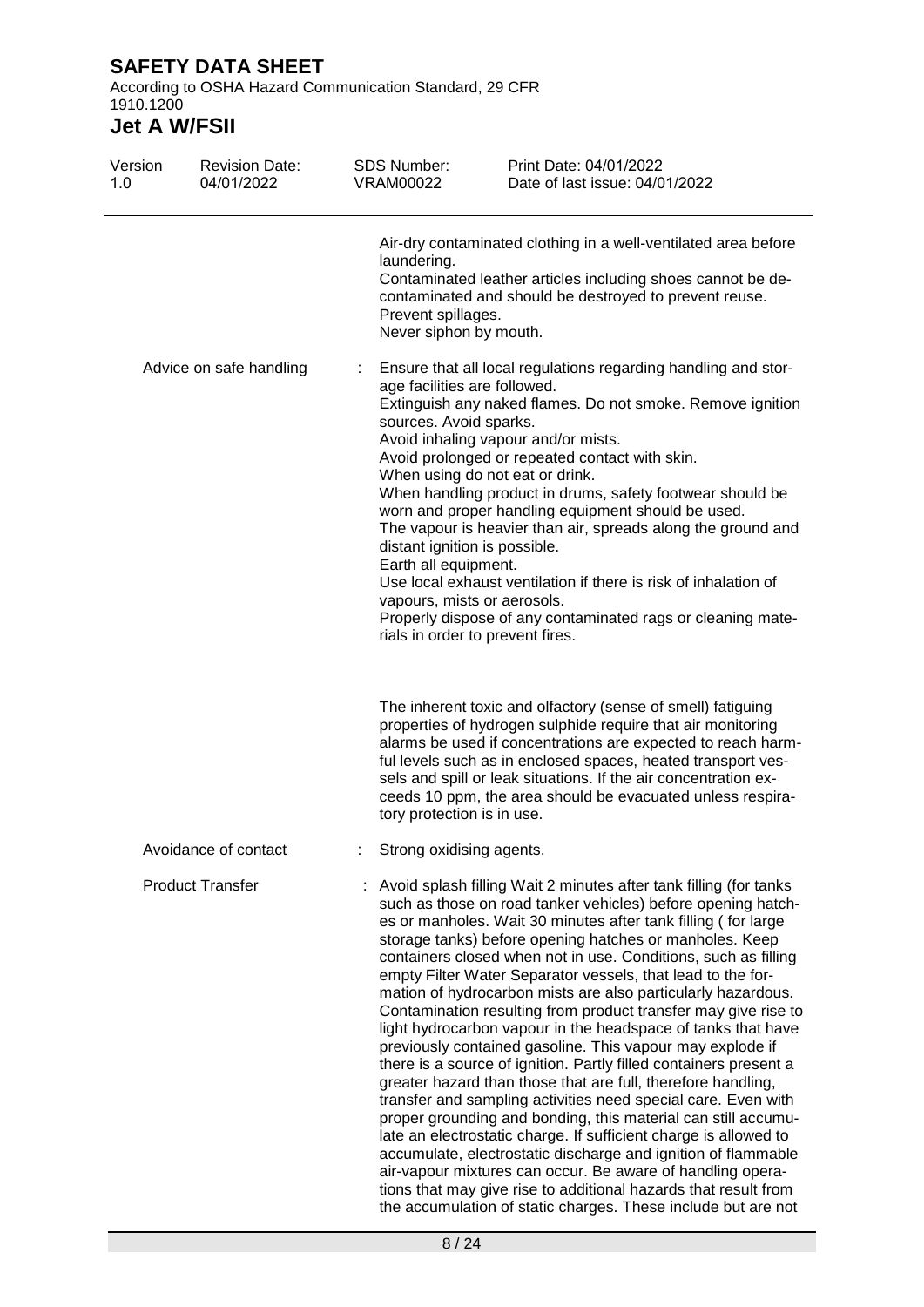According to OSHA Hazard Communication Standard, 29 CFR 1910.1200

| Version<br>1.0 | <b>Revision Date:</b><br>04/01/2022           | <b>SDS Number:</b><br><b>VRAM00022</b>                            | Print Date: 04/01/2022<br>Date of last issue: 04/01/2022                                                                                                                                                                                                                                                                                                                                                                                                                                                                                                                                                                                                                                                                                                                                                                                                                                                                                                                                                                                       |
|----------------|-----------------------------------------------|-------------------------------------------------------------------|------------------------------------------------------------------------------------------------------------------------------------------------------------------------------------------------------------------------------------------------------------------------------------------------------------------------------------------------------------------------------------------------------------------------------------------------------------------------------------------------------------------------------------------------------------------------------------------------------------------------------------------------------------------------------------------------------------------------------------------------------------------------------------------------------------------------------------------------------------------------------------------------------------------------------------------------------------------------------------------------------------------------------------------------|
|                |                                               |                                                                   | limited to pumping (especially turbulent flow), mixing, filtering,<br>splash filling, cleaning and filling of tanks and containers,<br>sampling, switch loading, gauging, vacuum truck operations,<br>and mechanical movements. These activities may lead to<br>static discharge e.g. spark formation. Restrict line velocity<br>during pumping in order to avoid generation of electrostatic<br>discharge $(\leq 1 \text{ m/s}$ until fill pipe submerged to twice its diame-<br>ter, then ≤ 7 m/s). Avoid splash filling. Do NOT use com-<br>pressed air for filling, discharging, or handling operations.                                                                                                                                                                                                                                                                                                                                                                                                                                   |
|                | Further information on stor-<br>age stability | Tank storage:<br>and confined spaces.<br>reduce the risk.<br>ble. | Drum and small container storage:<br>Drums should be stacked to a maximum of 3 high.<br>Use properly labeled and closable containers.<br>Take suitable precautions when opening sealed containers, as<br>pressure can build up during storage.<br>Tanks must be specifically designed for use with this product.<br>Bulk storage tanks should be diked (bunded).<br>Locate tanks away from heat and other sources of ignition.<br>The vapour is heavier than air. Beware of accumulation in pits<br>Electrostatic charges will be generated during pumping.<br>Electrostatic discharge may cause fire. Ensure electrical con-<br>tinuity by bonding and grounding (earthing) all equipment to<br>The vapours in the head space of the storage vessel may lie<br>in the flammable/explosive range and hence may be flamma-<br>Refer to section 15 for any additional specific legislation cov-<br>ering the packaging and storage of this product.                                                                                              |
|                | Packaging material                            | amine adduct-cured epoxy.<br>palon.                               | Suitable material: For containers, or container linings use car-<br>bon steel and low alloy steel. Aluminium may also be used for<br>applications where it does not present an unnecessary fire<br>hazard. For container linings the following may also be used:<br>Unplastisized polyvinyl chloride (U-PVC), Fluoropolymers<br>(PTFE), Polyvinylidenefluoride (PVDF), Polyetheretherketone<br>(PEEK), Polyamide (PA-11). For seals and gaskets use: Fluo-<br>roelastomer (FKM), Viton A, and Viton B, Nitrile butadiene<br>(NBR), Buna-N. For coating (paint) materials use: High build,<br>Unsuitable material: For containers or container linings, ex-<br>amples of materials to avoid are: Polyethylene (PE, HDPE),<br>Polypropylene (PP), Polymethyl methacrylate (PMMA), Acry-<br>lonnitrile butadiene styrene (ABS). For seals and gaskets,<br>examples of materials to avoid are: Natural rubber (NR), Eth-<br>ylene Propylene (EPDM, Polychloroprene (CR) - Neoprene,<br>Butyl (IIR), Chlorosulphonated polyethylene (CSM), e.g. Hy- |
|                | <b>Container Advice</b>                       |                                                                   | Containers, even those that have been emptied, can contain<br>explosive vapours. Do not cut, drill, grind, weld or perform<br>similar operations on or near containers.                                                                                                                                                                                                                                                                                                                                                                                                                                                                                                                                                                                                                                                                                                                                                                                                                                                                        |
|                | Specific use(s)                               | Not applicable.                                                   |                                                                                                                                                                                                                                                                                                                                                                                                                                                                                                                                                                                                                                                                                                                                                                                                                                                                                                                                                                                                                                                |
|                |                                               | 9/24                                                              |                                                                                                                                                                                                                                                                                                                                                                                                                                                                                                                                                                                                                                                                                                                                                                                                                                                                                                                                                                                                                                                |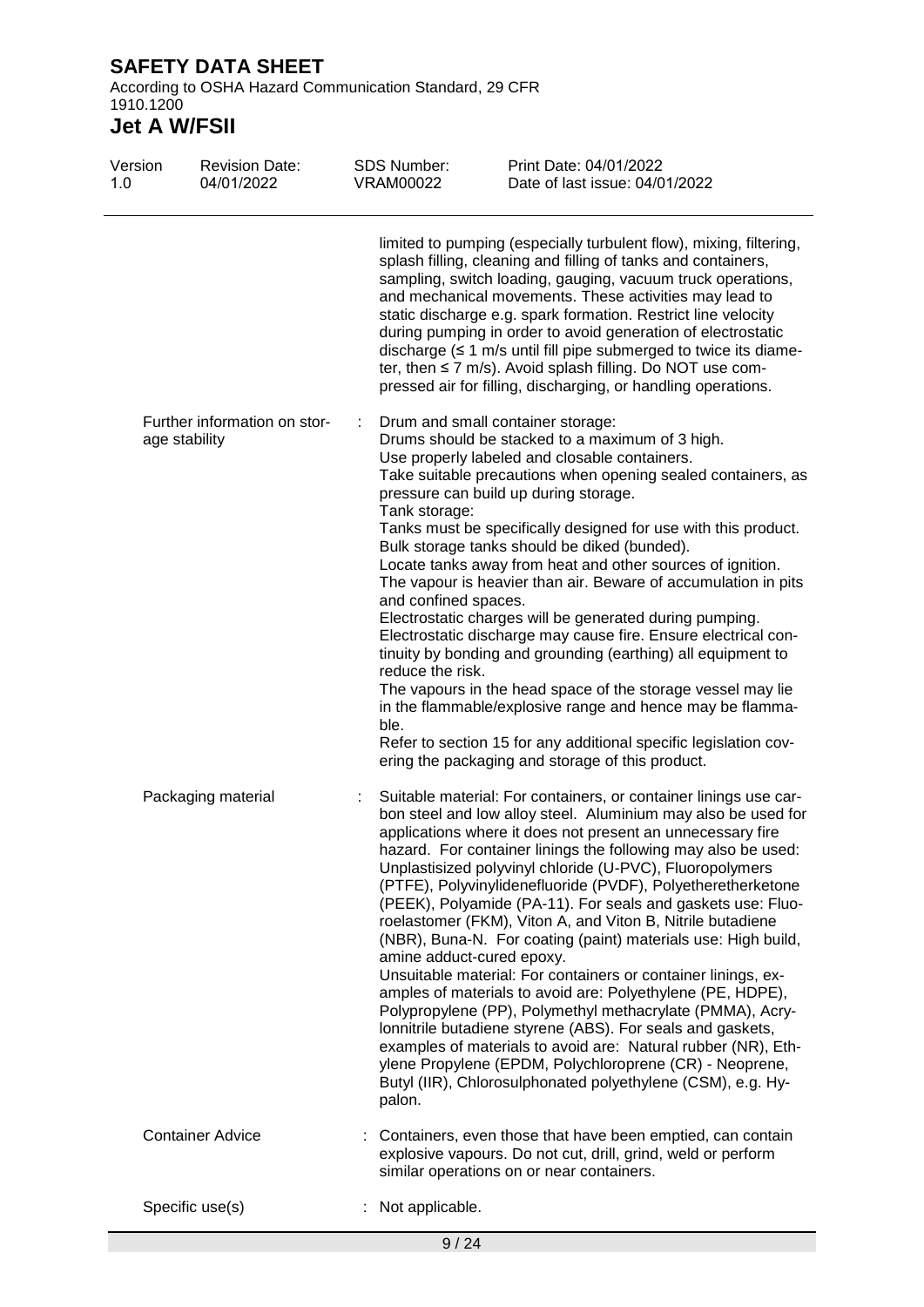According to OSHA Hazard Communication Standard, 29 CFR 1910.1200

# **Jet A W/FSII**

| Version | <b>Revision Date:</b> | <b>SDS Number:</b> | Print Date: 04/01/2022         |
|---------|-----------------------|--------------------|--------------------------------|
| -1.O    | 04/01/2022            | VRAM00022          | Date of last issue: 04/01/2022 |

See additional references that provide safe handling practices for liquids that are determined to be static accumulators: American Petroleum Institute 2003 (Protection Against Ignitions Arising out of Static, Lightning and Stray Currents) or National Fire Protection Agency 77 (Recommended Practices on Static Electricity).

#### **SECTION 8. EXPOSURE CONTROLS AND PERSONAL PROTECTION**

| Components                                   | CAS-No.        | Value type<br>(Form of<br>exposure) | Control parame-<br>ters / Permissible<br>concentration | <b>Basis</b> |
|----------------------------------------------|----------------|-------------------------------------|--------------------------------------------------------|--------------|
| kerosine (petroleum), hy-<br>drodesulfurized | 64742-81-0     | <b>TWA</b>                          | 200 mg/m3<br>(total hydrocarbon<br>vapor)              | <b>ACGIH</b> |
| Kerosine (petroleum)                         | 8008-20-6      | <b>TWA</b>                          | 200 mg/m3<br>(total hydrocarbon<br>vapor)              | <b>ACGIH</b> |
| Xylene, mixed isomers                        | 1330-20-7      | <b>TWA</b>                          | 100 ppm<br>435 mg/m3                                   | OSHA Z-1     |
| Xylene, mixed isomers                        |                | <b>TWA</b>                          | 100 ppm                                                | <b>ACGIH</b> |
| Xylene, mixed isomers                        |                | <b>STEL</b>                         | 150 ppm                                                | <b>ACGIH</b> |
| Xylene, mixed isomers                        |                | <b>STEL</b>                         | 150 ppm<br>655 mg/m3                                   | OSHA P0      |
| Xylene, mixed isomers                        |                | <b>TWA</b>                          | 100 ppm<br>435 mg/m3                                   | OSHA P0      |
| Ethylbenzene                                 | $100 - 41 - 4$ | <b>TWA</b>                          | 20 ppm                                                 | <b>ACGIH</b> |
| Ethylbenzene                                 |                | <b>TWA</b>                          | 100 ppm<br>435 mg/m3                                   | OSHA Z-1     |
| Trimethylbenzene (all isomers)               | 25551-13-7     | <b>TWA</b>                          | 25 ppm                                                 | <b>ACGIH</b> |
| Naphthalene                                  | $91 - 20 - 3$  | <b>TWA</b>                          | 10 ppm<br>50 mg/m3                                     | OSHA Z-1     |
| Naphthalene                                  |                | <b>TWA</b>                          | 10 ppm                                                 | <b>ACGIH</b> |
| Cumene                                       | 98-82-8        | <b>TWA</b>                          | 50 ppm<br>245 mg/m3                                    | OSHA Z-1     |
| <b>Cumene</b>                                |                | <b>TWA</b>                          | 5 ppm                                                  | <b>ACGIH</b> |

#### **Components with workplace control parameters**

### **Biological occupational exposure limits**

| Components            | CAS-No.   | Control<br>parameters     | <b>Biological</b><br>specimen | Sam-<br>pling<br>time                                                      | Permissible<br>concentra-<br>tion | <b>Basis</b>        |
|-----------------------|-----------|---------------------------|-------------------------------|----------------------------------------------------------------------------|-----------------------------------|---------------------|
| Xylene, mixed isomers | 1330-20-7 | Methylhip-<br>puric acids | Urine                         | End of<br>shift (As<br>soon as<br>possible<br>after<br>exposure<br>ceases) | 1.5 $g/g$ cre-<br>atinine         | <b>ACGIH</b><br>BEI |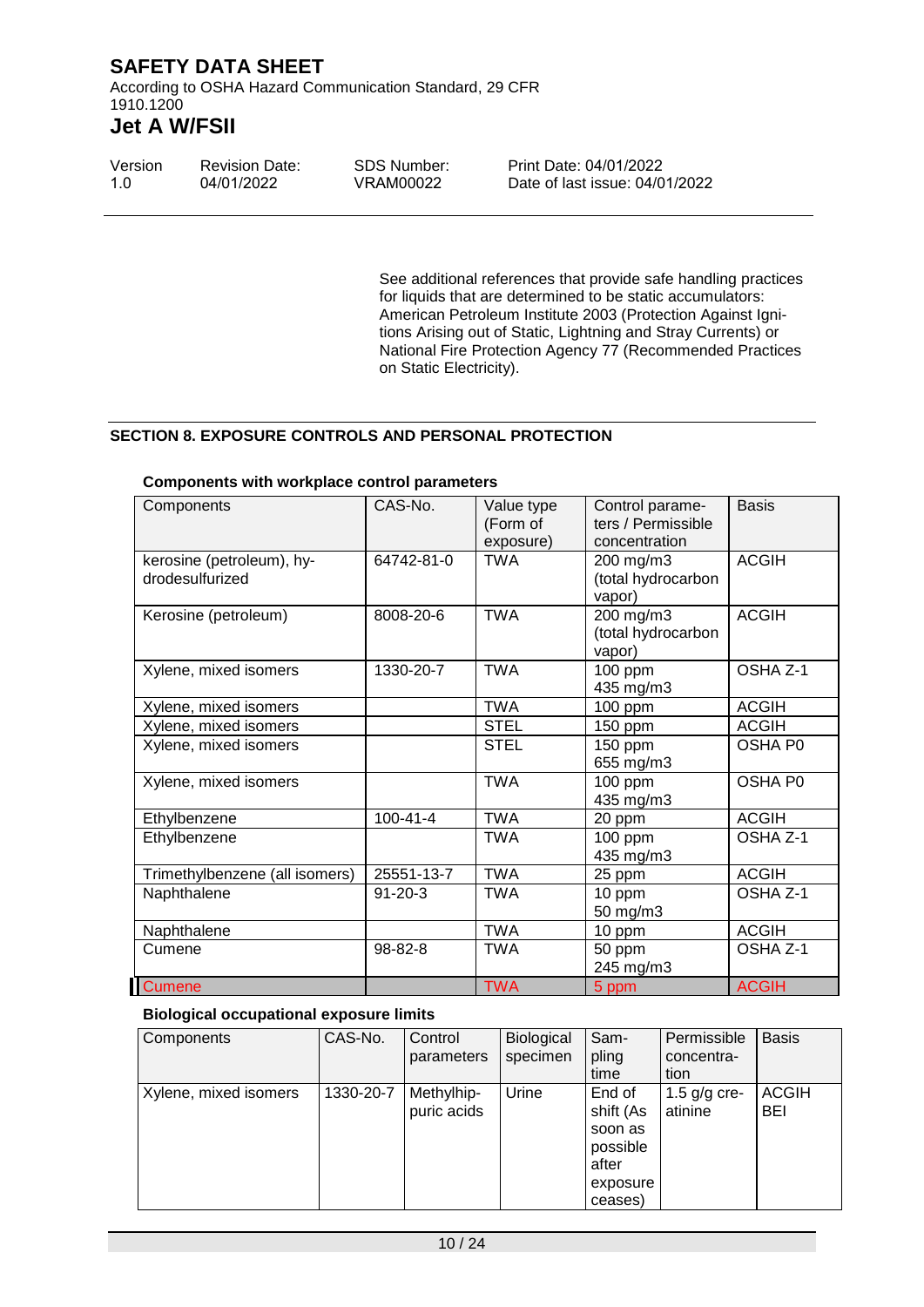According to OSHA Hazard Communication Standard, 29 CFR 1910.1200

# **Jet A W/FSII**

| Version<br>1.0 | <b>Revision Date:</b><br><b>SDS Number:</b><br>04/01/2022<br>VRAM00022 |                | Print Date: 04/01/2022<br>Date of last issue: 04/01/2022     |       |                                                                 |                          |                            |
|----------------|------------------------------------------------------------------------|----------------|--------------------------------------------------------------|-------|-----------------------------------------------------------------|--------------------------|----------------------------|
|                | Ethylbenzene                                                           | $100 - 41 - 4$ | Sum of<br>mandelic<br>acid and<br>phenyl gly-<br>oxylic acid | Urine | End of<br>shift (As<br>soon as<br>possible<br>after<br>exposure | $0.15$ g/g<br>creatinine | <b>ACGIH</b><br><b>BEI</b> |

#### **Monitoring Methods**

Monitoring of the concentration of substances in the breathing zone of workers or in the general workplace may be required to confirm compliance with an OEL and adequacy of exposure controls. For some substances biological monitoring may also be appropriate.

Validated exposure measurement methods should be applied by a competent person and samples analysed by an accredited laboratory.

Examples of sources of recommended exposure measurement methods are given below or contact the supplier. Further national methods may be available.

National Institute of Occupational Safety and Health (NIOSH), USA: Manual of Analytical Methods http://www.cdc.gov/niosh/

Occupational Safety and Health Administration (OSHA), USA: Sampling and Analytical Methods http://www.osha.gov/

Health and Safety Executive (HSE), UK: Methods for the Determination of Hazardous Substances http://www.hse.gov.uk/

Institut für Arbeitsschutz Deutschen Gesetzlichen Unfallversicherung (IFA) , Germany http://www.dguv.de/inhalt/index.jsp

L'Institut National de Recherche et de Securité, (INRS), France http://www.inrs.fr/accueil

**Engineering measures** : The level of protection and types of controls necessary will vary depending upon potential exposure conditions. Select controls based on a risk assessment of local circumstances. Appropriate measures include: Use sealed systems as far as possible. Firewater monitors and deluge systems are recommended. Adequate explosion-proof ventilation to control airborne con-

ceases)

centrations below the exposure guidelines/limits.

Local exhaust ventilation is recommended.

Eye washes and showers for emergency use.

General Information:

Always observe good personal hygiene measures, such as washing hands after handling the material and before eating, drinking, and/or smoking. Routinely wash work clothing and protective equipment to remove contaminants. Discard contaminated clothing and footwear that cannot be cleaned. Practice good housekeeping.

Define procedures for safe handling and maintenance of controls.

Educate and train workers in the hazards and control measures relevant to normal activities associated with this product.

Ensure appropriate selection, testing and maintenance of equipment used to control exposure, e.g. personal protective equipment, local exhaust ventilation.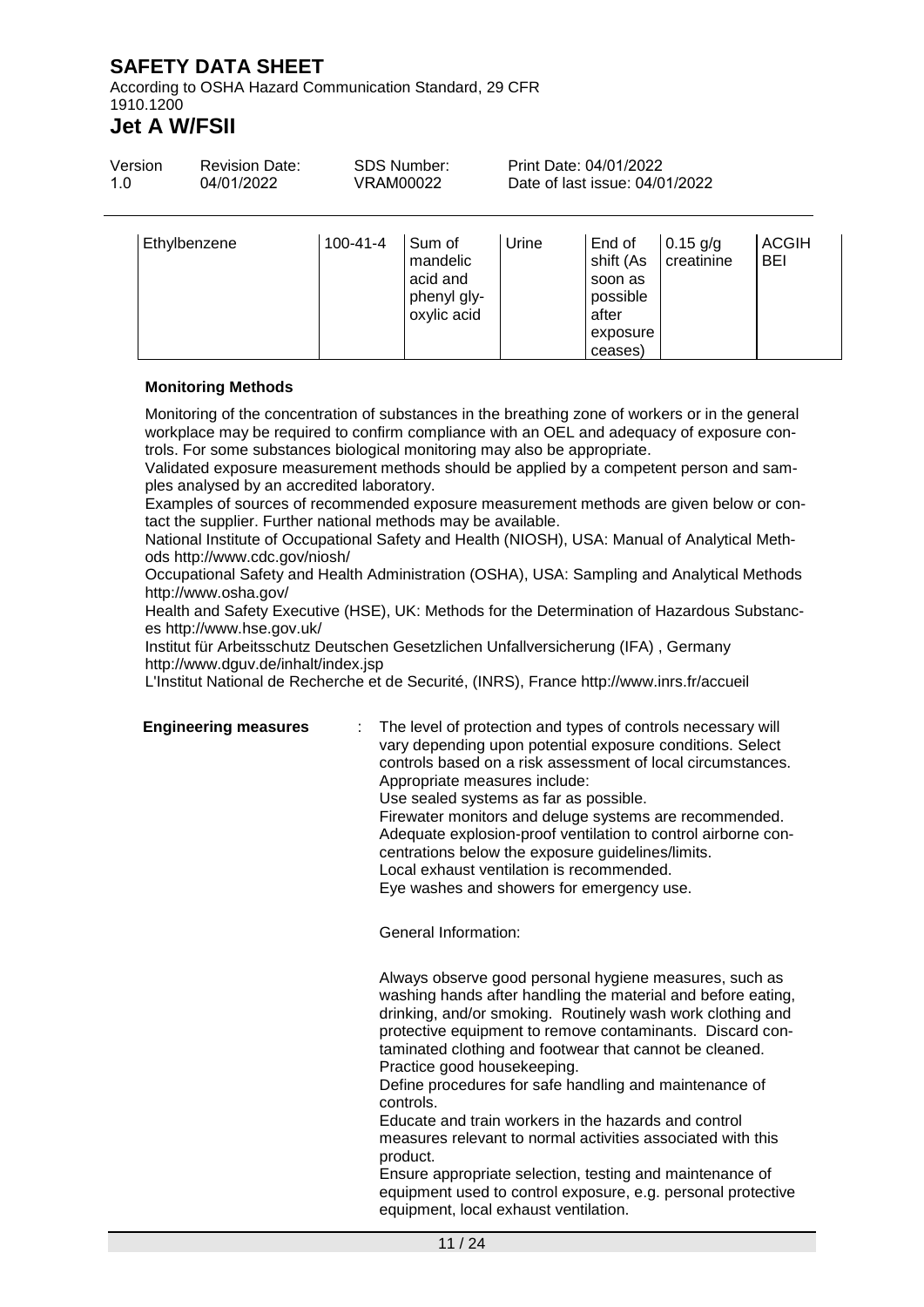According to OSHA Hazard Communication Standard, 29 CFR 1910.1200

| Version<br>1.0 | <b>Revision Date:</b><br>04/01/2022 | <b>SDS Number:</b><br><b>VRAM00022</b>       | Print Date: 04/01/2022<br>Date of last issue: 04/01/2022                                                                                                                                                                                                                                                                                                                                                                                                                                                                                                                                                                                                                                                                                                                                                                                                                                                                                                                                                                                                                                                                                                                                                                                                                                                                                                                                                                                              |
|----------------|-------------------------------------|----------------------------------------------|-------------------------------------------------------------------------------------------------------------------------------------------------------------------------------------------------------------------------------------------------------------------------------------------------------------------------------------------------------------------------------------------------------------------------------------------------------------------------------------------------------------------------------------------------------------------------------------------------------------------------------------------------------------------------------------------------------------------------------------------------------------------------------------------------------------------------------------------------------------------------------------------------------------------------------------------------------------------------------------------------------------------------------------------------------------------------------------------------------------------------------------------------------------------------------------------------------------------------------------------------------------------------------------------------------------------------------------------------------------------------------------------------------------------------------------------------------|
|                |                                     | nance.<br>subsequent recycle.<br>assistance. | Drain down system prior to equipment break-in or mainte-<br>Retain drain downs in sealed storage pending disposal or for<br>Do not ingest. If swallowed, then seek immediate medical                                                                                                                                                                                                                                                                                                                                                                                                                                                                                                                                                                                                                                                                                                                                                                                                                                                                                                                                                                                                                                                                                                                                                                                                                                                                  |
|                | Personal protective equipment       |                                              |                                                                                                                                                                                                                                                                                                                                                                                                                                                                                                                                                                                                                                                                                                                                                                                                                                                                                                                                                                                                                                                                                                                                                                                                                                                                                                                                                                                                                                                       |
|                | Respiratory protection              | ratus.                                       | If engineering controls do not maintain airborne concentra-<br>tions to a level which is adequate to protect worker health,<br>select respiratory protection equipment suitable for the spe-<br>cific conditions of use and meeting relevant legislation.<br>Check with respiratory protective equipment suppliers.<br>Where air-filtering respirators are unsuitable (e.g. airborne<br>concentrations are high, risk of oxygen deficiency, confined<br>space) use appropriate positive pressure breathing appa-<br>Where air-filtering respirators are suitable, select an appro-<br>priate combination of mask and filter.                                                                                                                                                                                                                                                                                                                                                                                                                                                                                                                                                                                                                                                                                                                                                                                                                          |
|                |                                     |                                              | Respirator selection, use and maintenance should be in ac-<br>cordance with the requirements of the OSHA Respiratory<br>Protection Standard, 29 CFR 1910.134.                                                                                                                                                                                                                                                                                                                                                                                                                                                                                                                                                                                                                                                                                                                                                                                                                                                                                                                                                                                                                                                                                                                                                                                                                                                                                         |
|                |                                     | >65°C (149°F)].                              | Select a filter suitable for the combination of organic gases<br>and vapours and particles [Type A/Type P boiling point                                                                                                                                                                                                                                                                                                                                                                                                                                                                                                                                                                                                                                                                                                                                                                                                                                                                                                                                                                                                                                                                                                                                                                                                                                                                                                                               |
|                | Hand protection                     |                                              |                                                                                                                                                                                                                                                                                                                                                                                                                                                                                                                                                                                                                                                                                                                                                                                                                                                                                                                                                                                                                                                                                                                                                                                                                                                                                                                                                                                                                                                       |
|                | Remarks                             |                                              | Personal hygiene is a key element of effective hand care.<br>Gloves must only be worn on clean hands. After using<br>gloves, hands should be washed and dried thoroughly. Appli-<br>cation of a non-perfumed moisturizer is recommended. Suit-<br>ability and durability of a glove is dependent on usage, e.g.<br>frequency and duration of contact, chemical resistance of<br>glove material, dexterity. Always seek advice from glove sup-<br>pliers. Contaminated gloves should be replaced. For continu-<br>ous contact we recommend gloves with breakthrough time of<br>more than 240 minutes with preference for > 480 minutes<br>where suitable gloves can be identified. For short-term/splash<br>protection we recommend the same but recognize that suita-<br>ble gloves offering this level of protection may not be availa-<br>ble and in this case a lower breakthrough time maybe ac-<br>ceptable so long as appropriate maintenance and replace-<br>ment regimes are followed. Glove thickness is not a good<br>predictor of glove resistance to a chemical as it is dependent<br>on the exact composition of the glove material.<br>Select gloves tested to a relevant standard (e.g. Europe<br>EN374, US F739). When prolonged or frequent repeated<br>contact occurs, Nitrile gloves may be suitable. (Breakthrough<br>time of > 240 minutes.) For incidental contact/splash protec-<br>tion Neoprene, PVC gloves may be suitable. |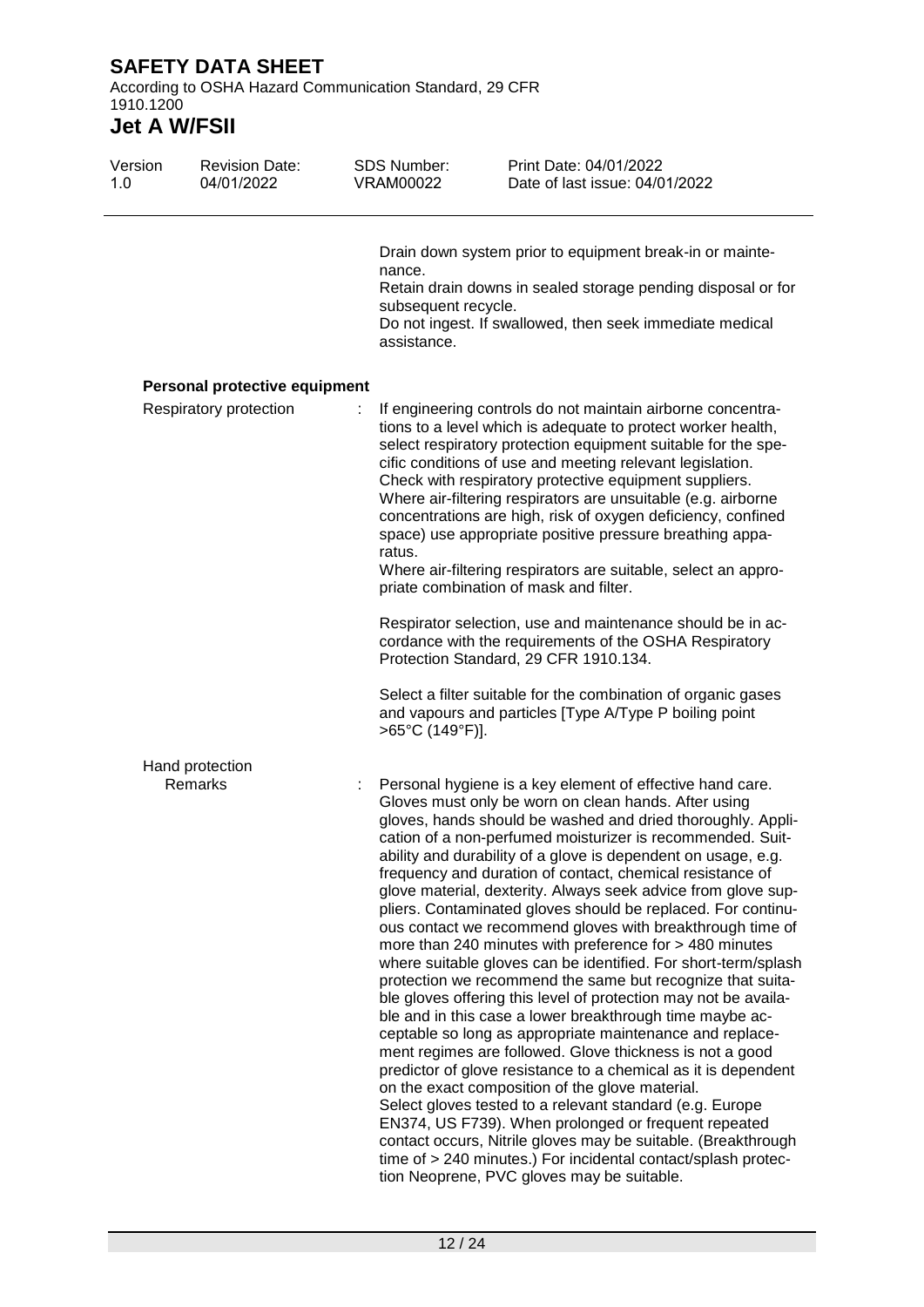According to OSHA Hazard Communication Standard, 29 CFR 1910.1200

| Version<br>1.0 |                                                                                                 | <b>Revision Date:</b><br>04/01/2022                |                                                                                                                                                                              | <b>SDS Number:</b><br><b>VRAM00022</b> | Print Date: 04/01/2022<br>Date of last issue: 04/01/2022                                                                                                                                                                                                                                                                                                                                                                      |
|----------------|-------------------------------------------------------------------------------------------------|----------------------------------------------------|------------------------------------------------------------------------------------------------------------------------------------------------------------------------------|----------------------------------------|-------------------------------------------------------------------------------------------------------------------------------------------------------------------------------------------------------------------------------------------------------------------------------------------------------------------------------------------------------------------------------------------------------------------------------|
|                |                                                                                                 | Eye protection                                     |                                                                                                                                                                              | adequate eye protection.               | : Wear goggles for use against liquids and gas.<br>If a local risk assessment deems it so then chemical splash<br>goggles may not be required and safety glasses may provide                                                                                                                                                                                                                                                  |
|                |                                                                                                 | Skin and body protection                           |                                                                                                                                                                              | assessment deems it so.<br>use.        | Wear antistatic and flame-retardant clothing, if a local risk<br>Skin protection is not required under normal conditions of<br>For prolonged or repeated exposures use impervious clothing<br>over parts of the body subject to exposure.<br>If repeated and/or prolonged skin exposure to the substance<br>is likely, then wear suitable gloves tested to relevant Stand-<br>ard, and provide employee skin care programmes. |
|                |                                                                                                 | Protective measures                                |                                                                                                                                                                              |                                        | Personal protective equipment (PPE) should meet recom-<br>mended national standards. Check with PPE suppliers.                                                                                                                                                                                                                                                                                                                |
|                | Thermal hazards<br>Hygiene measures<br><b>Environmental exposure controls</b><br>General advice |                                                    |                                                                                                                                                                              | Not applicable                         |                                                                                                                                                                                                                                                                                                                                                                                                                               |
|                |                                                                                                 |                                                    |                                                                                                                                                                              | www.jigonline.com.                     | In the interests of air safety, aviation fuels are subject to strict<br>quality requirements and product integrity is of paramount<br>importance. For one source of information on international<br>standards for the quality assurance of aviation fuels, see                                                                                                                                                                |
|                |                                                                                                 |                                                    |                                                                                                                                                                              |                                        |                                                                                                                                                                                                                                                                                                                                                                                                                               |
|                |                                                                                                 |                                                    | must be observed for the discharge of exhaust air containing<br>vapour.<br>Minimise release to the environment. An environmental as-<br>ronmental legislation.<br>section 6. |                                        | : Local guidelines on emission limits for volatile substances<br>sessment must be made to ensure compliance with local envi-<br>Information on accidental release measures are to be found in                                                                                                                                                                                                                                 |
|                |                                                                                                 | <b>SECTION 9. PHYSICAL AND CHEMICAL PROPERTIES</b> |                                                                                                                                                                              |                                        |                                                                                                                                                                                                                                                                                                                                                                                                                               |
|                | Appearance                                                                                      |                                                    |                                                                                                                                                                              | Liquid.                                |                                                                                                                                                                                                                                                                                                                                                                                                                               |
|                | Colour                                                                                          |                                                    |                                                                                                                                                                              | Clear white                            |                                                                                                                                                                                                                                                                                                                                                                                                                               |

| Odour           | : Kerosene           |
|-----------------|----------------------|
| Odour Threshold | : Data not available |

- pH : Not applicable
	- : Data not available
- Boiling point/boiling range : 160.0 °C / 320.0 °F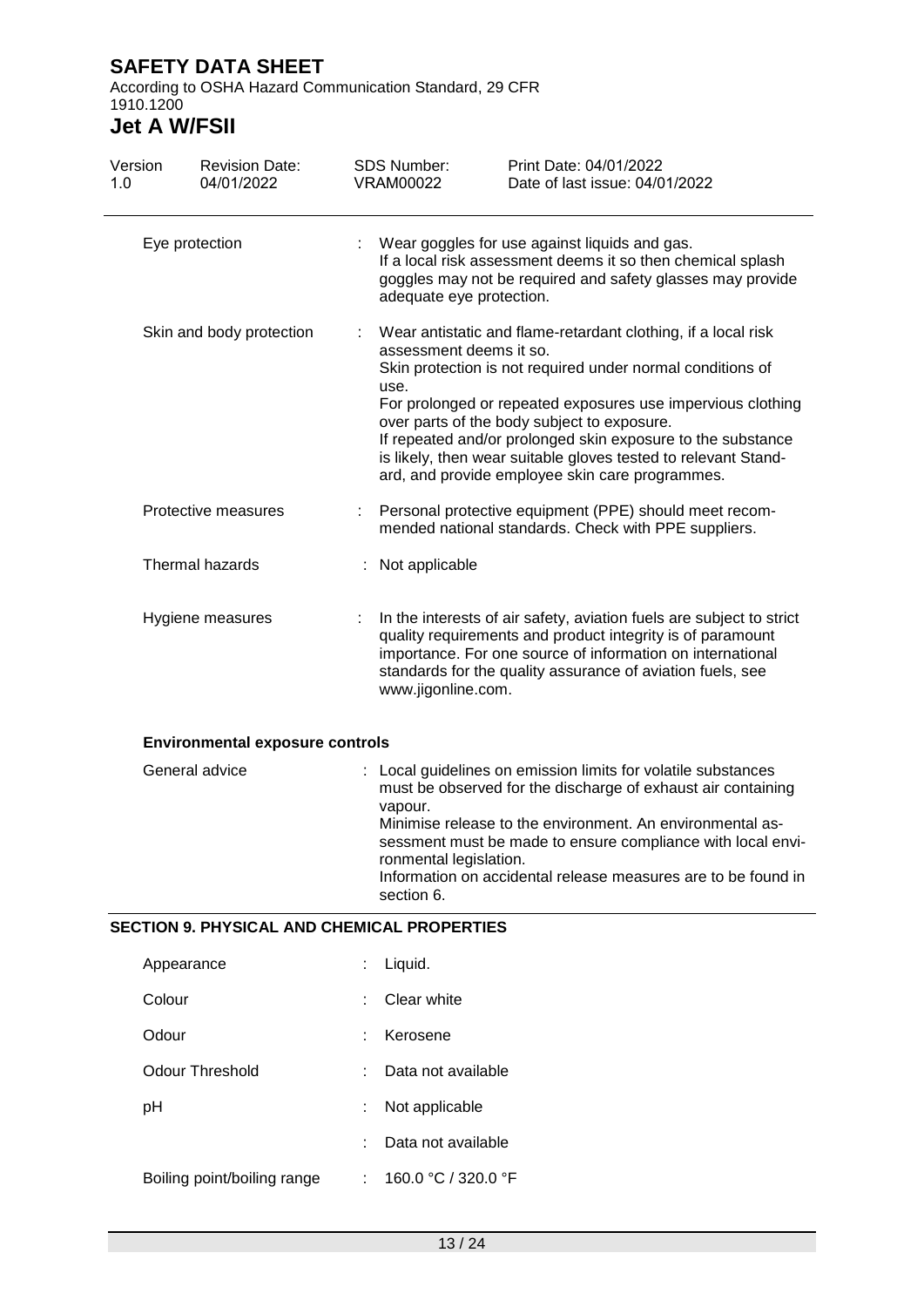According to OSHA Hazard Communication Standard, 29 CFR 1910.1200

# **Jet A W/FSII**

| Version<br>1.0 | <b>Revision Date:</b><br>04/01/2022                   |    | SDS Number:<br><b>VRAM00022</b>     | Print Date: 04/01/2022<br>Date of last issue: 04/01/2022                                                                                                                                                                                                                                                                                                                                                                                                                                                                                |
|----------------|-------------------------------------------------------|----|-------------------------------------|-----------------------------------------------------------------------------------------------------------------------------------------------------------------------------------------------------------------------------------------------------------------------------------------------------------------------------------------------------------------------------------------------------------------------------------------------------------------------------------------------------------------------------------------|
|                | Flash point                                           |    | : $38 °C / 100 °F$                  |                                                                                                                                                                                                                                                                                                                                                                                                                                                                                                                                         |
|                | Evaporation rate                                      |    | Data not available                  |                                                                                                                                                                                                                                                                                                                                                                                                                                                                                                                                         |
|                | Flammability (solid, gas)                             |    | Not applicable                      |                                                                                                                                                                                                                                                                                                                                                                                                                                                                                                                                         |
|                | Upper explosion limit / upper<br>flammability limit   | ÷. | Data not available                  |                                                                                                                                                                                                                                                                                                                                                                                                                                                                                                                                         |
|                | Lower explosion limit / Lower :<br>flammability limit |    | 1 %(V)                              |                                                                                                                                                                                                                                                                                                                                                                                                                                                                                                                                         |
|                | Vapour pressure                                       |    | Data not available                  |                                                                                                                                                                                                                                                                                                                                                                                                                                                                                                                                         |
|                | Relative vapour density                               |    | Data not available                  |                                                                                                                                                                                                                                                                                                                                                                                                                                                                                                                                         |
|                | Relative density                                      |    | $0.78 - 0.84$<br>Method: ASTM D4052 |                                                                                                                                                                                                                                                                                                                                                                                                                                                                                                                                         |
|                | Density                                               |    | Data not available                  |                                                                                                                                                                                                                                                                                                                                                                                                                                                                                                                                         |
|                | Solubility(ies)<br>Solubility in other solvents :     |    | Data not available                  |                                                                                                                                                                                                                                                                                                                                                                                                                                                                                                                                         |
|                | Partition coefficient: n-<br>octanol/water            |    | : $log Pow: 2 - 10$                 |                                                                                                                                                                                                                                                                                                                                                                                                                                                                                                                                         |
|                | Auto-ignition temperature                             |    | : > 220 °C / 428 °F                 |                                                                                                                                                                                                                                                                                                                                                                                                                                                                                                                                         |
|                | Viscosity<br>Viscosity, kinematic                     |    | Data not available                  |                                                                                                                                                                                                                                                                                                                                                                                                                                                                                                                                         |
|                | <b>Explosive properties</b>                           |    |                                     | Classification Code: NOT CLASS: Not classified                                                                                                                                                                                                                                                                                                                                                                                                                                                                                          |
|                | Oxidizing properties                                  |    | Data not available                  |                                                                                                                                                                                                                                                                                                                                                                                                                                                                                                                                         |
|                | Surface tension                                       |    | Data not available                  |                                                                                                                                                                                                                                                                                                                                                                                                                                                                                                                                         |
|                | Conductivity                                          |    | of a liquid                         | Electrical conductivity: 50 - 600 pS/m., The conductivity of this<br>material makes it a static accumulator., A liquid is typically<br>considered nonconductive if its conductivity is below 100 pS/m<br>and is considered semi-conductive if its conductivity is below<br>10,000 pS/m., Whether a liquid is nonconductive or semicon-<br>ductive, the precautions are the same., A number of factors,<br>for example liquid temperature, presence of contaminants,<br>and anti-static additives can greatly influence the conductivity |
|                | Particle size                                         |    | Data not available                  |                                                                                                                                                                                                                                                                                                                                                                                                                                                                                                                                         |

### **SECTION 10. STABILITY AND REACTIVITY**

Reactivity **:** Oxidises on contact with air.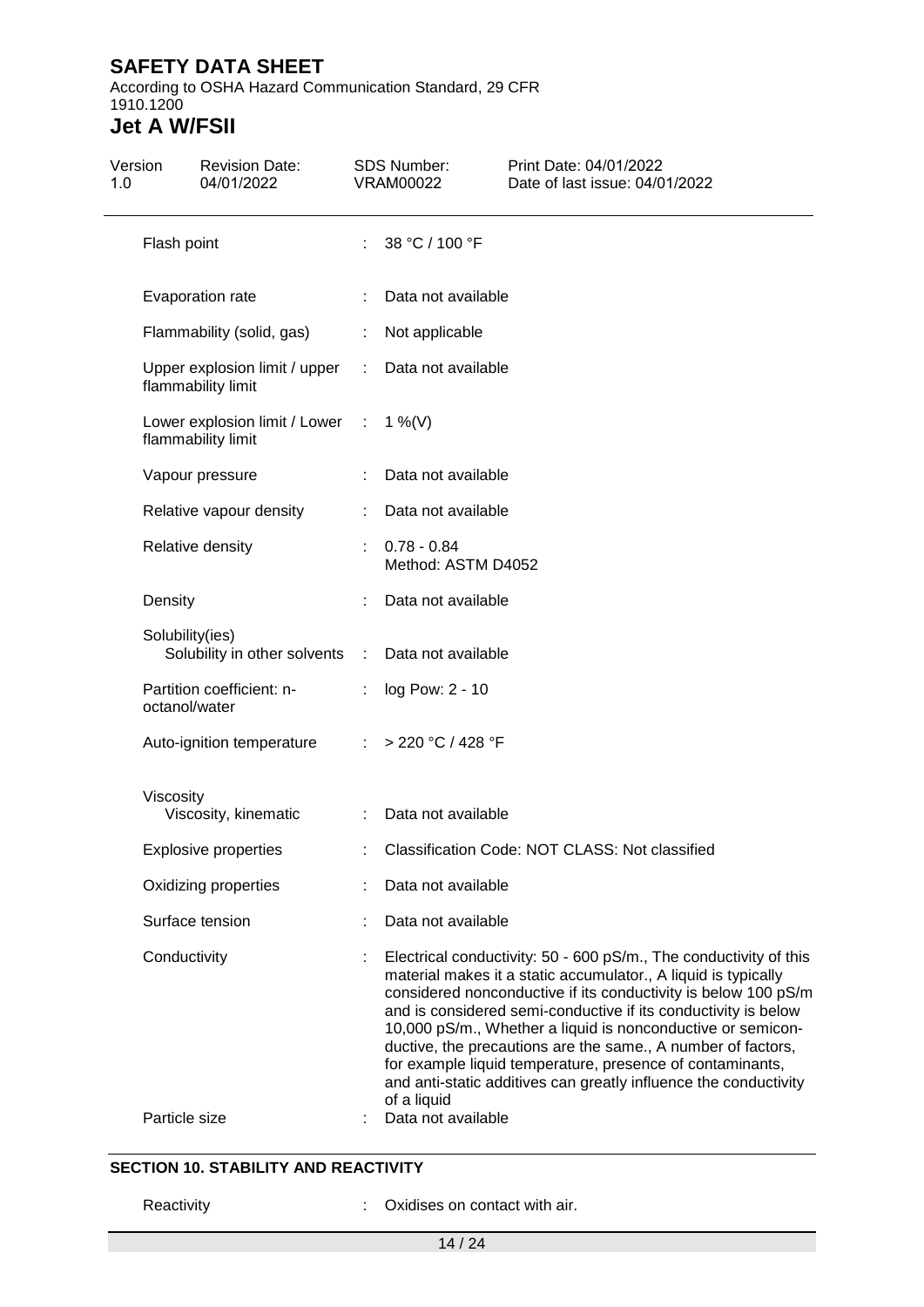According to OSHA Hazard Communication Standard, 29 CFR 1910.1200

# **Jet A W/FSII**

| Version<br>1.0 | <b>Revision Date:</b><br>04/01/2022 |   | SDS Number:<br>VRAM00022                                                             | Print Date: 04/01/2022<br>Date of last issue: 04/01/2022                                                                                                                                                                                                                                                           |  |  |  |  |
|----------------|-------------------------------------|---|--------------------------------------------------------------------------------------|--------------------------------------------------------------------------------------------------------------------------------------------------------------------------------------------------------------------------------------------------------------------------------------------------------------------|--|--|--|--|
|                | Chemical stability                  |   | No hazardous reaction is expected when handled and stored<br>according to provisions |                                                                                                                                                                                                                                                                                                                    |  |  |  |  |
| tions          | Possibility of hazardous reac-      | ÷ | No hazardous reaction is expected when handled and stored<br>according to provisions |                                                                                                                                                                                                                                                                                                                    |  |  |  |  |
|                | Conditions to avoid                 |   |                                                                                      | Avoid heat, sparks, open flames and other ignition sources.                                                                                                                                                                                                                                                        |  |  |  |  |
|                |                                     |   | tricity.                                                                             | In certain circumstances product can ignite due to static elec-                                                                                                                                                                                                                                                    |  |  |  |  |
|                | Incompatible materials              |   | Strong oxidising agents.                                                             |                                                                                                                                                                                                                                                                                                                    |  |  |  |  |
|                | Hazardous decomposition<br>products |   | during normal storage.                                                               | Hazardous decomposition products are not expected to form                                                                                                                                                                                                                                                          |  |  |  |  |
|                |                                     |   | dation.                                                                              | Thermal decomposition is highly dependent on conditions. A<br>complex mixture of airborne solids, liquids and gases includ-<br>ing carbon monoxide, carbon dioxide, sulphur oxides and<br>unidentified organic compounds will be evolved when this<br>material undergoes combustion or thermal or oxidative degra- |  |  |  |  |

### **SECTION 11. TOXICOLOGICAL INFORMATION**

| Basis for assessment | : Information given is based on product data, a knowledge of<br>the components and the toxicology of similar products. Unless<br>indicated otherwise, the data presented is representative of<br>the product as a whole, rather than for individual compo-<br>$nent(s)$ . |
|----------------------|---------------------------------------------------------------------------------------------------------------------------------------------------------------------------------------------------------------------------------------------------------------------------|
|----------------------|---------------------------------------------------------------------------------------------------------------------------------------------------------------------------------------------------------------------------------------------------------------------------|

#### **Information on likely routes of exposure**

Exposure may occur via inhalation, ingestion, skin absorption, skin or eye contact, and accidental ingestion.

#### **Acute toxicity**

| : LD 50 (Rat): $>$ 5,000 mg/kg<br>Remarks: Low toxicity:                  |
|---------------------------------------------------------------------------|
| : LC 50 (Rat): $>$ 5 mg/l<br>Exposure time: 4 h<br>Remarks: Low toxicity: |
| : LD 50 (Rabbit): $> 2,000$ mg/kg<br>Remarks: Low toxicity:               |
|                                                                           |

#### **Skin corrosion/irritation**

#### **Product:**

Remarks: Irritating to skin.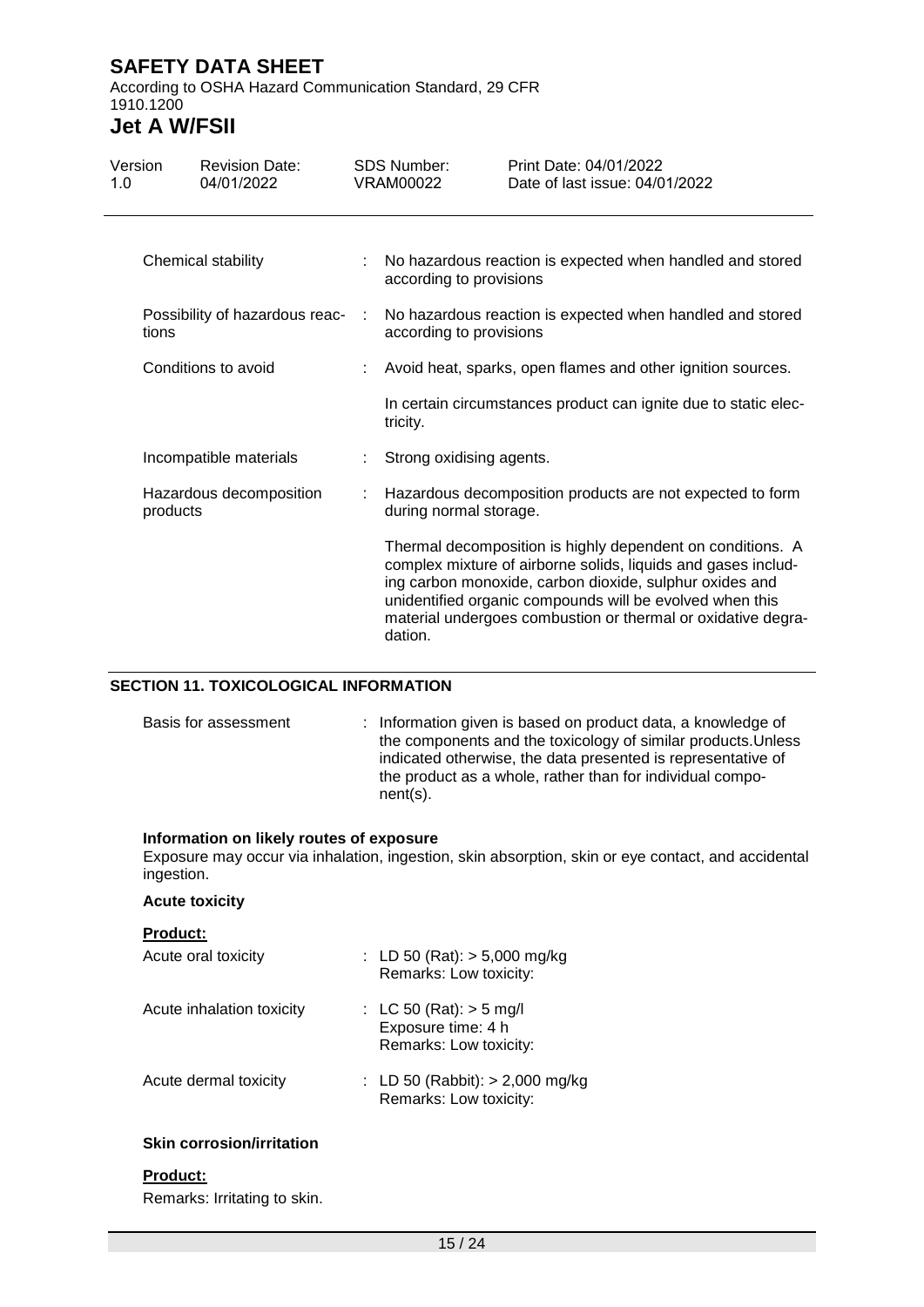According to OSHA Hazard Communication Standard, 29 CFR 1910.1200

# **Jet A W/FSII**

| Version | <b>Revision Date:</b> | SDS Number: |
|---------|-----------------------|-------------|
| 1.0     | 04/01/2022            | VRAM00022   |

Print Date: 04/01/2022 Date of last issue: 04/01/2022

#### **Serious eye damage/eye irritation**

#### **Product:**

Remarks: Slightly irritating to the eye., Based on available data, the classification criteria are not met.

Remarks: Irritating to eyes. (Hydrogen Sulfide)

#### **Respiratory or skin sensitisation**

### **Product:**

Remarks: Not a sensitiser. Based on available data, the classification criteria are not met.

#### **Germ cell mutagenicity**

#### **Product:**

: Remarks: Non mutagenic, Based on available data, the classification criteria are not met.

#### **Carcinogenicity**

#### **Product:**

Remarks: Not classified as a carcinogen.

Remarks: Repeated skin contact has resulted in irritation and skin cancer in animals.

| <b>IARC</b> | Group 2B: Possibly carcinogenic to humans                                                                                   |                |
|-------------|-----------------------------------------------------------------------------------------------------------------------------|----------------|
|             | Ethylbenzene                                                                                                                | $100 - 41 - 4$ |
|             | Naphthalene                                                                                                                 | $91 - 20 - 3$  |
|             | Cumene                                                                                                                      | $98 - 82 - 8$  |
| <b>OSHA</b> | No component of this product present at levels greater than or<br>equal to 0.1% is on OSHA's list of regulated carcinogens. |                |
| <b>NTP</b>  | Reasonably anticipated to be a human carcinogen                                                                             |                |
|             | Naphthalene                                                                                                                 | $91 - 20 - 3$  |
|             | Cumene                                                                                                                      | 98-82-8        |
|             |                                                                                                                             |                |

#### **Reproductive toxicity**

#### **Product:**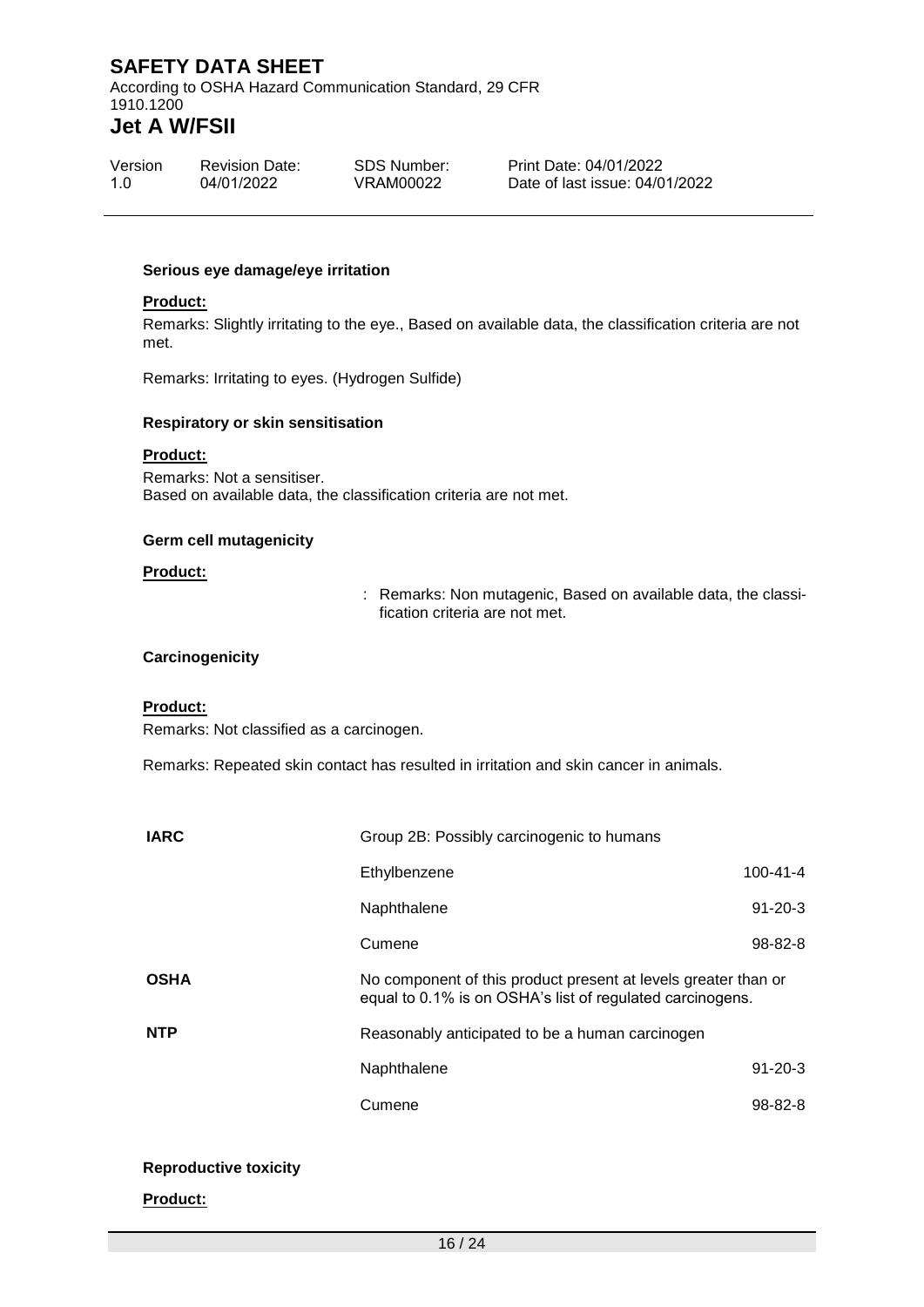According to OSHA Hazard Communication Standard, 29 CFR 1910.1200

# **Jet A W/FSII**

| Version | <b>Revision Date:</b> | SDS Number: | Print Date: 04/01/2022         |
|---------|-----------------------|-------------|--------------------------------|
| 1.0     | 04/01/2022            | VRAM00022   | Date of last issue: 04/01/2022 |

:

Remarks: Not a developmental toxicant., Based on available data, the classification criteria are not met., Does not impair fertility.

#### **STOT - single exposure**

#### **Product:**

Remarks: High concentrations may cause central nervous system depression resulting in headaches, dizziness and nausea; continued inhalation may result in unconsciousness., Inhalation of vapours or mists may cause irritation to the respiratory system.

Remarks: Inhalation of vapours or mists may cause irritation to the respiratory system., Contains hydrogen sulphide.

#### **STOT - repeated exposure**

#### **Product:**

Remarks: Kidney: caused kidney effects in male rats which are not considered relevant to humans

#### **Aspiration toxicity**

#### **Product:**

Aspiration into the lungs when swallowed or vomited may cause chemical pneumonitis which can be fatal.

#### **Further information**

#### **Product:**

Remarks: Classifications by other authorities under varying regulatory frameworks may exist.

Remarks: H2S has a broad range of effects dependent on the airborne concentration and length of exposure: 0.02 ppm odour threshold, smell of rotten eggs; 10 ppm eye and respiratory tract irritation; 100 ppm coughing, headache, dizziness, nausea, eye irritation, loss of sense of smell in minutes; 200 ppm potential for pulmonary oedema after >20-30 minutes; 500 ppm loss of consciousness after short exposures, potential for respiratory arrest; >1000ppm immediate loss of consciousness, may lead rapidly to death, prompt cardiopulmonary resuscitation may be required. Do not depend on sense of smell for warning. H2S causes rapid olfactory fatigue (deadens sense of smell). There is no evidence that H2S will accumulate in the body tissue after repeated exposure.

#### **SECTION 12. ECOLOGICAL INFORMATION**

| Basis for assessment | : Fuels are typically made from blending several refinery      |
|----------------------|----------------------------------------------------------------|
|                      | streams. Ecotoxicological studies have been carried out on a   |
|                      | variety of hydrocarbon blends and streams but not those con-   |
|                      | taining additives.                                             |
|                      | Information given is based on a knowledge of the components    |
|                      | and the ecotoxicology of similar products. Unless indicated    |
|                      | otherwise, the data presented is representative of the product |
|                      | as a whole, rather than for individual component(s).           |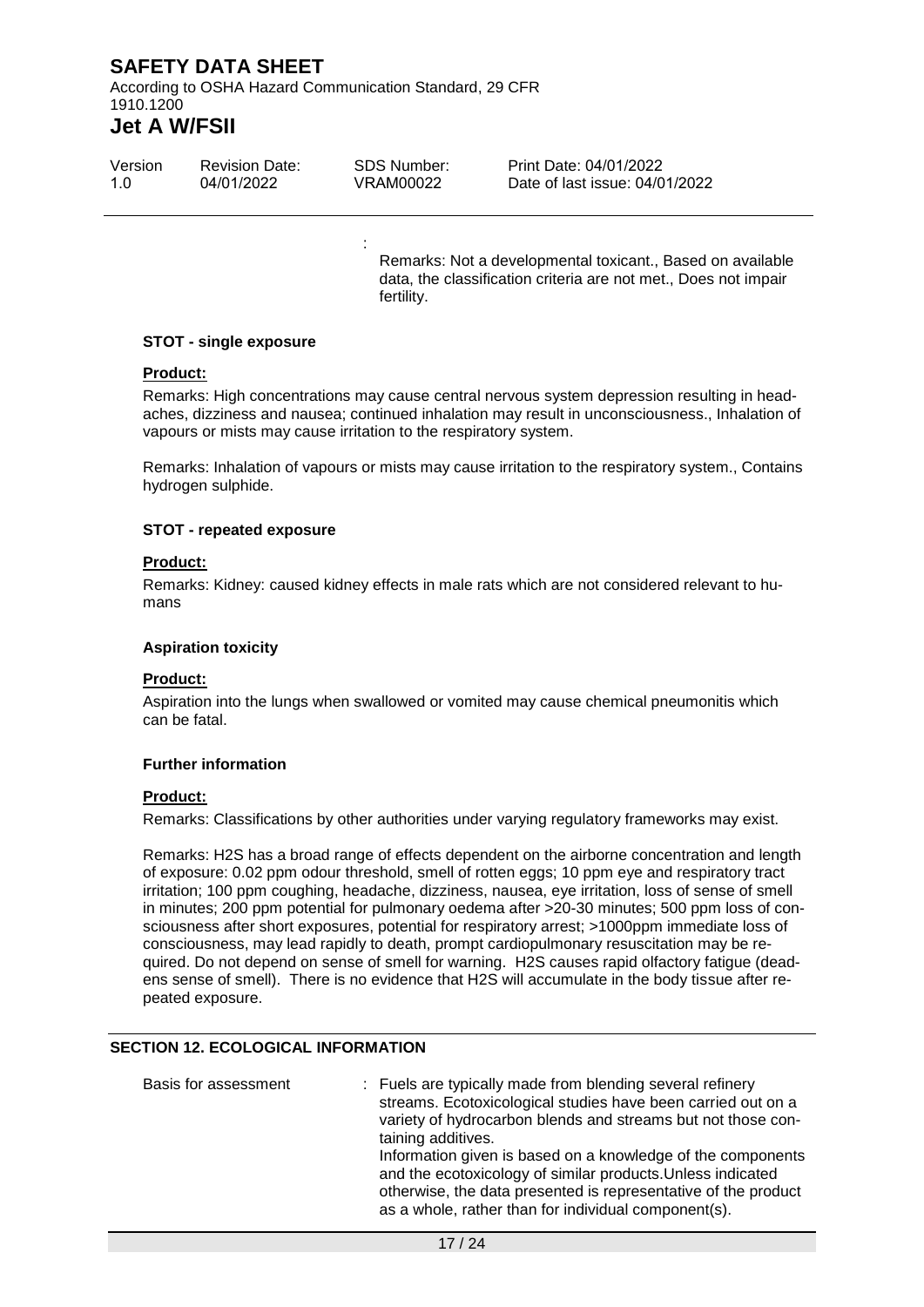According to OSHA Hazard Communication Standard, 29 CFR 1910.1200

| Version<br>1.0 |                                                           | <b>Revision Date:</b><br>04/01/2022                             | <b>SDS Number:</b><br><b>VRAM00022</b>                                                     | Print Date: 04/01/2022<br>Date of last issue: 04/01/2022                                                                                                                                                                                                                                                                                                                                                                                                                                                                                                                                                                                                               |
|----------------|-----------------------------------------------------------|-----------------------------------------------------------------|--------------------------------------------------------------------------------------------|------------------------------------------------------------------------------------------------------------------------------------------------------------------------------------------------------------------------------------------------------------------------------------------------------------------------------------------------------------------------------------------------------------------------------------------------------------------------------------------------------------------------------------------------------------------------------------------------------------------------------------------------------------------------|
|                | <b>Ecotoxicity</b>                                        |                                                                 |                                                                                            |                                                                                                                                                                                                                                                                                                                                                                                                                                                                                                                                                                                                                                                                        |
|                |                                                           |                                                                 |                                                                                            |                                                                                                                                                                                                                                                                                                                                                                                                                                                                                                                                                                                                                                                                        |
|                | <b>Product:</b><br>Toxicity to fish (Acute toxici-<br>ty) |                                                                 | <b>Remarks: Toxic</b><br>LL/EL/IL50 > 1 <= 10 mg/l                                         |                                                                                                                                                                                                                                                                                                                                                                                                                                                                                                                                                                                                                                                                        |
|                | toxicity)                                                 | Toxicity to daphnia and other :<br>aquatic invertebrates (Acute | <b>Remarks: Toxic</b><br>LL/EL/IL50 > 1 <= 10 mg/l                                         |                                                                                                                                                                                                                                                                                                                                                                                                                                                                                                                                                                                                                                                                        |
|                | icity)                                                    | Toxicity to algae (Acute tox-                                   | <b>Remarks: Toxic</b><br>LL/EL/IL50 > 1 <= 10 mg/l                                         |                                                                                                                                                                                                                                                                                                                                                                                                                                                                                                                                                                                                                                                                        |
|                | icity)                                                    |                                                                 |                                                                                            | Toxicity to fish (Chronic tox- : Remarks: NOEC/NOEL > 0.01 - <= 0.1 mg/l                                                                                                                                                                                                                                                                                                                                                                                                                                                                                                                                                                                               |
|                | ic toxicity)                                              | aquatic invertebrates (Chron-                                   |                                                                                            | Toxicity to daphnia and other : Remarks: NOEC/NOEL $> 0.1 - \le 1.0$ mg/l                                                                                                                                                                                                                                                                                                                                                                                                                                                                                                                                                                                              |
|                |                                                           | Toxicity to microorganisms<br>(Acute toxicity)                  | Remarks: Practically non toxic:<br>$LL/EL/IL50 > 100$ mg/l                                 |                                                                                                                                                                                                                                                                                                                                                                                                                                                                                                                                                                                                                                                                        |
|                | <b>Persistence and degradability</b>                      |                                                                 |                                                                                            |                                                                                                                                                                                                                                                                                                                                                                                                                                                                                                                                                                                                                                                                        |
|                | Product:                                                  |                                                                 |                                                                                            |                                                                                                                                                                                                                                                                                                                                                                                                                                                                                                                                                                                                                                                                        |
|                |                                                           | Biodegradability                                                | reactions in air.<br>Not Persistent per IMO criteria.<br>any subsequent revision thereof." | Remarks: Major constituents are inherently biodegradable, but<br>contains components that may persist in the environment.<br>The volatile constituents will oxidize rapidly by photochemical<br>Based on available data, the classification criteria are not met.<br>International Oil Pollution Compensation (IOPC) Fund defini-<br>tion: "A non-persistent oil is oil, which, at the time of shipment,<br>consists of hydrocarbon fractions, (a) at least 50% of which,<br>by volume, distills at a temperature of 340°C (645°F) and (b)<br>at least 95% of which, by volume, distils at a temperature of<br>370°C (700°F) when tested by the ASTM Method D-86/78 or |
|                |                                                           | <b>Bioaccumulative potential</b>                                |                                                                                            |                                                                                                                                                                                                                                                                                                                                                                                                                                                                                                                                                                                                                                                                        |
|                | Product:                                                  |                                                                 |                                                                                            |                                                                                                                                                                                                                                                                                                                                                                                                                                                                                                                                                                                                                                                                        |
|                |                                                           | <b>Bioaccumulation</b>                                          | mulate.                                                                                    | Remarks: Contains constituents with the potential to bioaccu-                                                                                                                                                                                                                                                                                                                                                                                                                                                                                                                                                                                                          |
|                |                                                           |                                                                 | Remarks: Log Pow = $2 - 10$                                                                |                                                                                                                                                                                                                                                                                                                                                                                                                                                                                                                                                                                                                                                                        |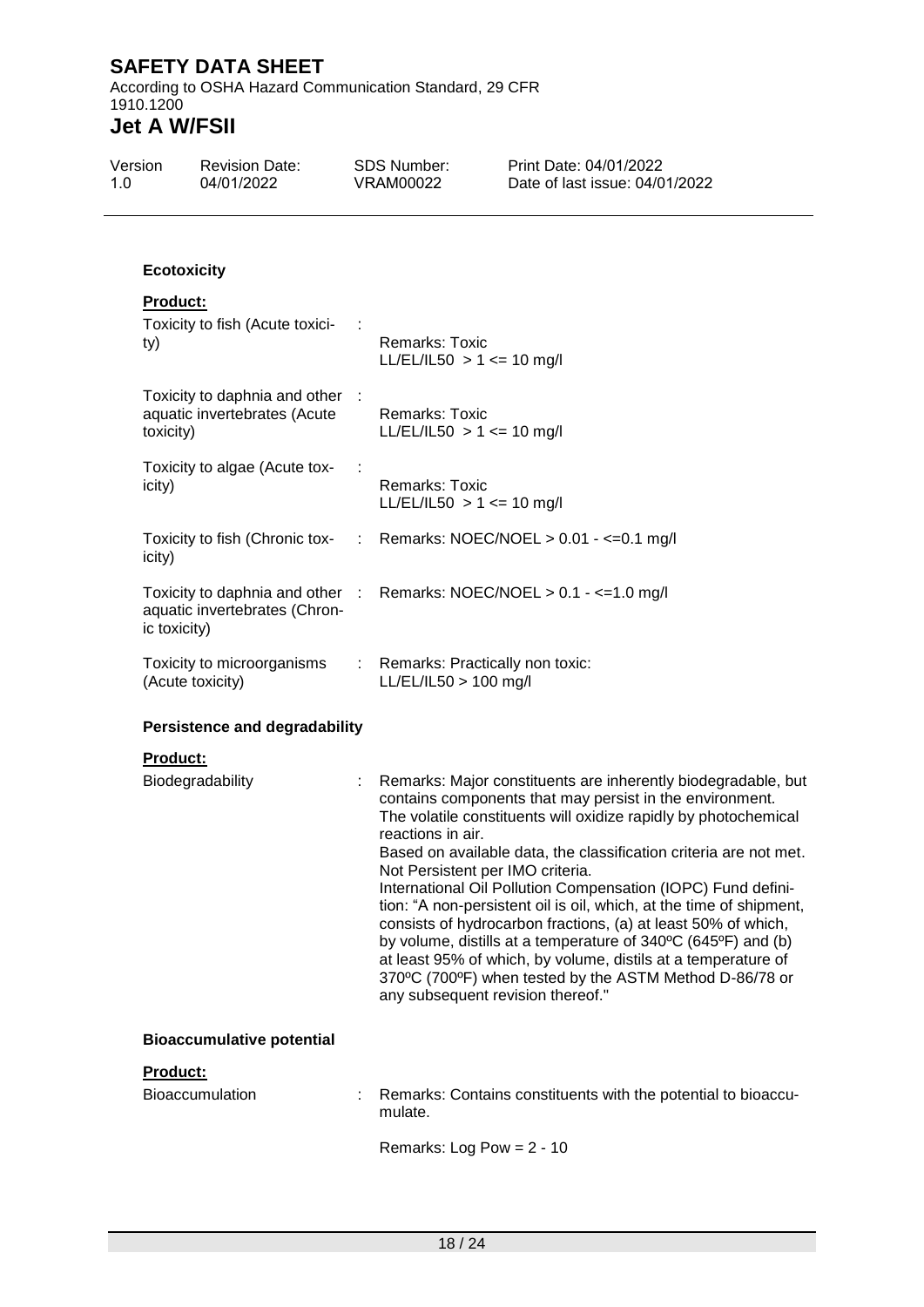According to OSHA Hazard Communication Standard, 29 CFR 1910.1200

# **Jet A W/FSII**

| Version<br>1.0                          | <b>Revision Date:</b><br>04/01/2022                     |    | SDS Number:<br>VRAM00022                                          | Print Date: 04/01/2022<br>Date of last issue: 04/01/2022                                                                                                                 |
|-----------------------------------------|---------------------------------------------------------|----|-------------------------------------------------------------------|--------------------------------------------------------------------------------------------------------------------------------------------------------------------------|
| <b>Product:</b>                         | <b>Mobility in soil</b>                                 |    |                                                                   |                                                                                                                                                                          |
| Mobility                                |                                                         |    | groundwater.<br>Contains volatile components.<br>Floats on water. | Remarks: Evaporates within a day from water or soil surfaces.<br>Large volumes may penetrate soil and could contaminate                                                  |
|                                         | Other adverse effects                                   |    |                                                                   |                                                                                                                                                                          |
| <b>Product:</b><br>assessment<br>mation | Results of PBT and vPvB<br>Additional ecological infor- | ÷. | age organisms.                                                    | This mixture does not contain any REACH registered sub-<br>stances that are assessed to be a PBT or a vPvB.<br>Films formed on water may affect oxygen transfer and dam- |

### **SECTION 13. DISPOSAL CONSIDERATIONS**

| <b>Disposal methods</b>                    |                                                                                                                                                                                                                                                                                                                                                                                                                                                                                                                                                                                                                                                                                                                                                                                                                                                   |
|--------------------------------------------|---------------------------------------------------------------------------------------------------------------------------------------------------------------------------------------------------------------------------------------------------------------------------------------------------------------------------------------------------------------------------------------------------------------------------------------------------------------------------------------------------------------------------------------------------------------------------------------------------------------------------------------------------------------------------------------------------------------------------------------------------------------------------------------------------------------------------------------------------|
| Waste from residues                        | Recover or recycle if possible.<br>It is the responsibility of the waste generator to determine the<br>toxicity and physical properties of the material generated to<br>determine the proper waste classification and disposal meth-<br>ods in compliance with applicable regulations.<br>Do not dispose into the environment, in drains or in water<br>courses<br>Do not dispose of tank water bottoms by allowing them to<br>drain into the ground. This will result in soil and groundwater<br>contamination.<br>Waste arising from a spillage or tank cleaning should be dis-<br>posed of in accordance with prevailing regulations, preferably<br>to a recognised collector or contractor. The competence of the<br>collector or contractor should be established beforehand.<br>MARPOL - see International Convention for the Prevention of |
|                                            | Pollution from Ships (MARPOL 73/78) which provides tech-<br>nical aspects at controlling pollutions from ships.                                                                                                                                                                                                                                                                                                                                                                                                                                                                                                                                                                                                                                                                                                                                   |
| Contaminated packaging                     | Send to drum recoverer or metal reclaimer.<br>Drain container thoroughly.<br>After draining, vent in a safe place away from sparks and fire.<br>Residues may cause an explosion hazard if heated above the<br>flash point. Do not puncture, cut or weld uncleaned drums.<br>Do not pollute the soil, water or environment with the waste<br>container.<br>Comply with any local recovery or waste disposal regulations.                                                                                                                                                                                                                                                                                                                                                                                                                           |
| <b>Local legislation</b><br><b>Remarks</b> | Disposal should be in accordance with applicable regional,<br>national, and local laws and regulations.                                                                                                                                                                                                                                                                                                                                                                                                                                                                                                                                                                                                                                                                                                                                           |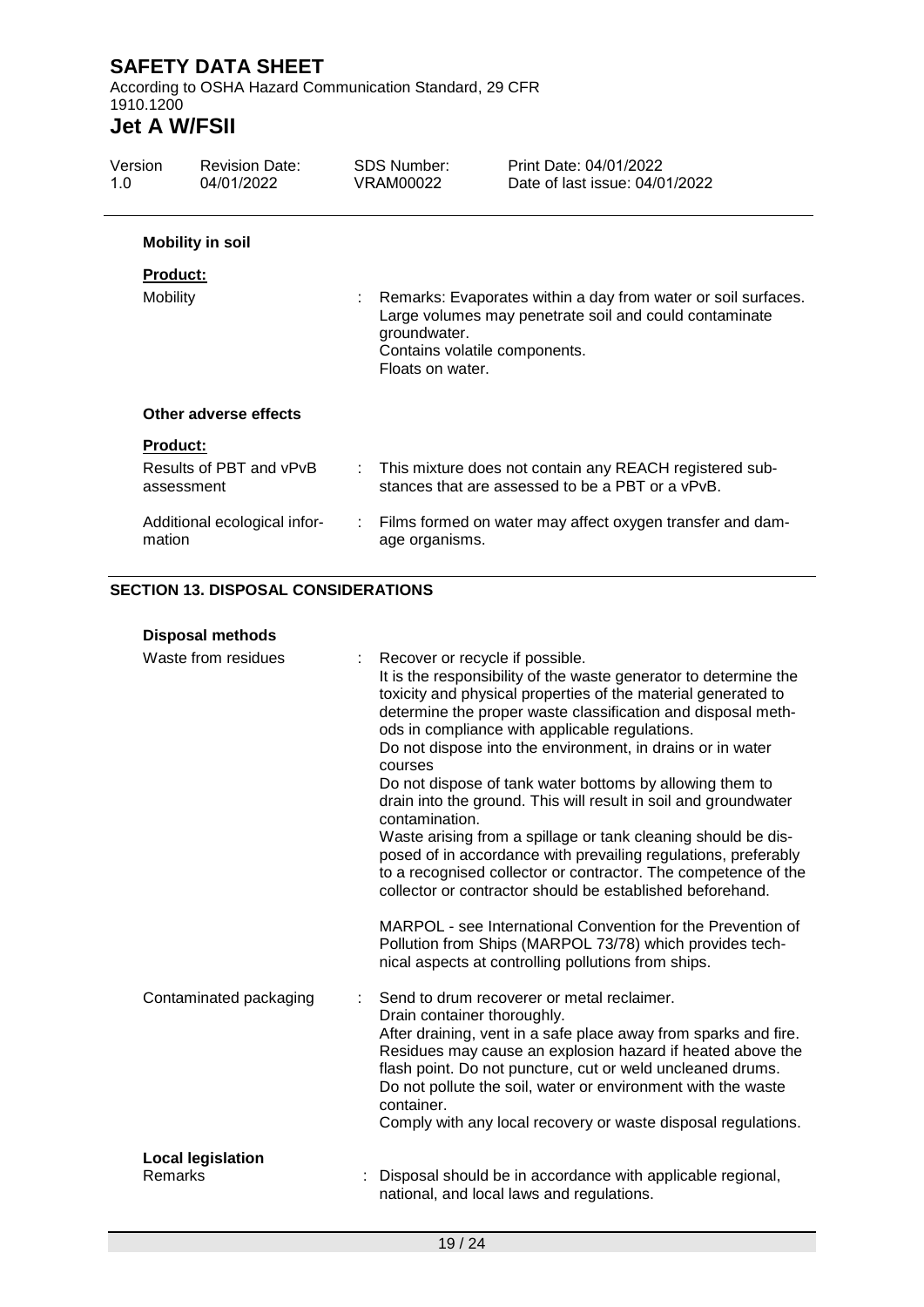According to OSHA Hazard Communication Standard, 29 CFR 1910.1200

# **Jet A W/FSII**

| Version | <b>Revision Date:</b> | SDS Number: | Print Date: 04/01/2022         |
|---------|-----------------------|-------------|--------------------------------|
| 1.O     | 04/01/2022            | VRAM00022   | Date of last issue: 04/01/2022 |

Local regulations may be more stringent than regional or national requirements and must be complied with.

#### **SECTION 14. TRANSPORT INFORMATION**

#### **National Regulations**

| UN/ID/NA number                                                                                 | US Department of Transportation Classification (49 CFR Parts 171-180)<br>$:$ UN 1863                                       |
|-------------------------------------------------------------------------------------------------|----------------------------------------------------------------------------------------------------------------------------|
| Proper shipping name                                                                            | : FUEL, AVIATION, TURBINE ENGINE                                                                                           |
| Class                                                                                           | 3                                                                                                                          |
| Packing group                                                                                   | $\therefore$ III                                                                                                           |
| Labels                                                                                          | 3                                                                                                                          |
| <b>ERG Code</b>                                                                                 | : 128                                                                                                                      |
| Marine pollutant                                                                                | : no                                                                                                                       |
| Remarks                                                                                         | : This material is an 'OIL' under 49 CFR Part 130 when trans-<br>ported in a container of 3500 gallon capacity or greater. |
| <b>International Regulations</b>                                                                |                                                                                                                            |
| <b>IATA-DGR</b><br>UN/ID No.<br>Proper shipping name<br><b>Class</b><br>Packing group<br>Labels | $:$ UN 1863<br>FUEL, AVIATION, TURBINE ENGINE<br>3<br>$\therefore$ III<br>3                                                |
| <b>IMDG-Code</b>                                                                                |                                                                                                                            |
| UN number                                                                                       | : UN 1863                                                                                                                  |
| Proper shipping name<br>Class                                                                   | : FUEL, AVIATION, TURBINE ENGINE<br>3                                                                                      |
| Packing group                                                                                   | $\therefore$ III                                                                                                           |
| Labels                                                                                          | 3                                                                                                                          |
| Marine pollutant                                                                                | : yes                                                                                                                      |
|                                                                                                 | Transport in bulk according to Annex II of MARPOL 73/78 and the IBC Code                                                   |
| Pollution category<br>Ship type<br>Product name<br>Special precautions                          | : Not applicable<br>: Not applicable<br>: Not applicable<br>: Not applicable                                               |
| Special precautions for user                                                                    |                                                                                                                            |
| Not annlicable                                                                                  |                                                                                                                            |

Not applicable

| <b>Additional Information</b><br>: MARPOL Annex 1 rules apply for bulk shipments by sea. |  |
|------------------------------------------------------------------------------------------|--|
|------------------------------------------------------------------------------------------|--|

#### **SECTION 15. REGULATORY INFORMATION**

#### **EPCRA - Emergency Planning and Community Right-to-Know Act**

#### **CERCLA Reportable Quantity**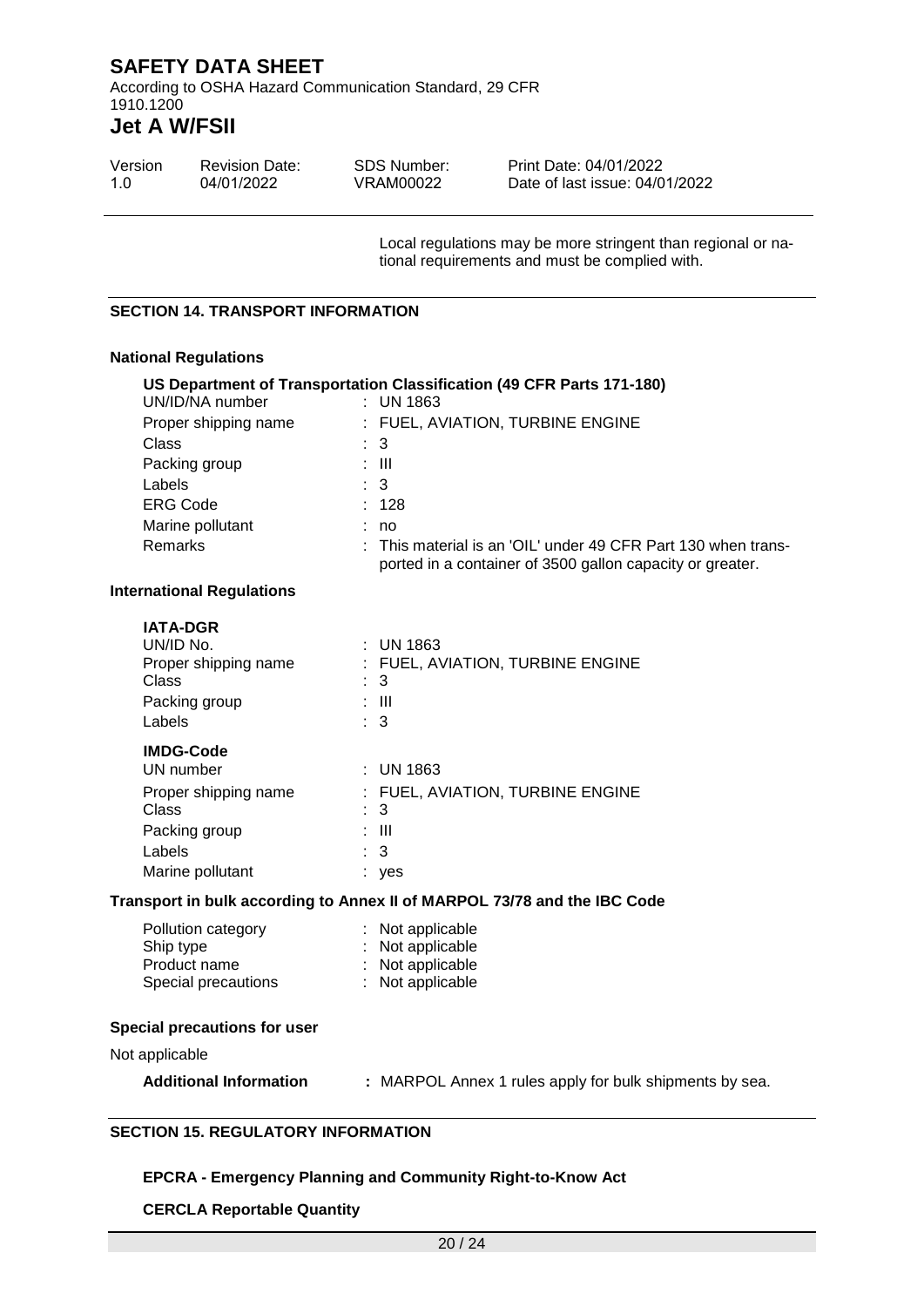According to OSHA Hazard Communication Standard, 29 CFR 1910.1200

# **Jet A W/FSII**

| Version | <b>Revision Date:</b> | SDS Number: | Print Date: 04/01/2022         |
|---------|-----------------------|-------------|--------------------------------|
| 1.0     | 04/01/2022            | VRAM00022   | Date of last issue: 04/01/2022 |

| Components            | CAS-No.        |       | Component RQ   Calculated product RQ |
|-----------------------|----------------|-------|--------------------------------------|
|                       |                | (lbs) | (lbs)                                |
| Xylene, mixed isomers | 1330-20-7      | 100   | 5000                                 |
| <b>Naphthalene</b>    | $91 - 20 - 3$  | 100   | $\star$                              |
| Ethylbenzene          | $100 - 41 - 4$ | 1000  | $\star$                              |
| <b>Cumene</b>         | $98 - 82 - 8$  | 5000  | $\star$                              |

\*: Calculated RQ exceeds reasonably attainable upper limit.

#### **SARA 304 Extremely Hazardous Substances Reportable Quantity**

This material does not contain any components with a section 304 EHS RQ.

#### **SARA 302 Extremely Hazardous Substances Threshold Planning Quantity**

This material does not contain any components with a section 302 EHS TPQ.

| SARA 311/312 Hazards | : Flammable (gases, aerosols, liquids, or solids)<br>Skin corrosion or irritation<br>Aspiration hazard<br>Specific target organ toxicity (single or repeated exposure) |                |              |
|----------------------|------------------------------------------------------------------------------------------------------------------------------------------------------------------------|----------------|--------------|
| <b>SARA 313</b>      | The following components are subject to reporting levels es-<br>tablished by SARA Title III, Section 313:                                                              |                |              |
|                      | Xylene, mixed isomers                                                                                                                                                  | 1330-20-7      | $>= 1 - 5\%$ |
|                      | Ethylbenzene                                                                                                                                                           | $100 - 41 - 4$ | $>= 1 - 5\%$ |
|                      | Naphthalene                                                                                                                                                            | $91 - 20 - 3$  | $>= 1 - 5%$  |
|                      | Cumene                                                                                                                                                                 | $98 - 82 - 8$  | $>= 1 - 5\%$ |

#### **Clean Water Act**

The following Hazardous Chemicals are listed under the U.S. CleanWater Act, Section 311, Table 117.3:

| Xylene, mixed isomers | 1330-20-7     | $2\%$ |
|-----------------------|---------------|-------|
| Ethylbenzene          | 100-41-4      | $2\%$ |
| Naphthalene           | $91 - 20 - 3$ | 1 %   |

#### **US State Regulations**

#### **Pennsylvania Right To Know**

| kerosine (petroleum), hydrodesulfurized | 64742-81-0     |
|-----------------------------------------|----------------|
| Kerosine (petroleum)                    | 8008-20-6      |
| Xylene, mixed isomers                   | 1330-20-7      |
| Ethylbenzene                            | $100 - 41 - 4$ |
| Cumene                                  | $98 - 82 - 8$  |
| Trimethylbenzene (all isomers)          | 25551-13-7     |
| Naphthalene                             | $91 - 20 - 3$  |

#### **California Prop. 65**

WARNING: This product can expose you to chemicals including Ethylbenzene, Naphthalene, Cumene, which is/are known to the State of California to cause cancer. For more information go to www.P65Warnings.ca.gov.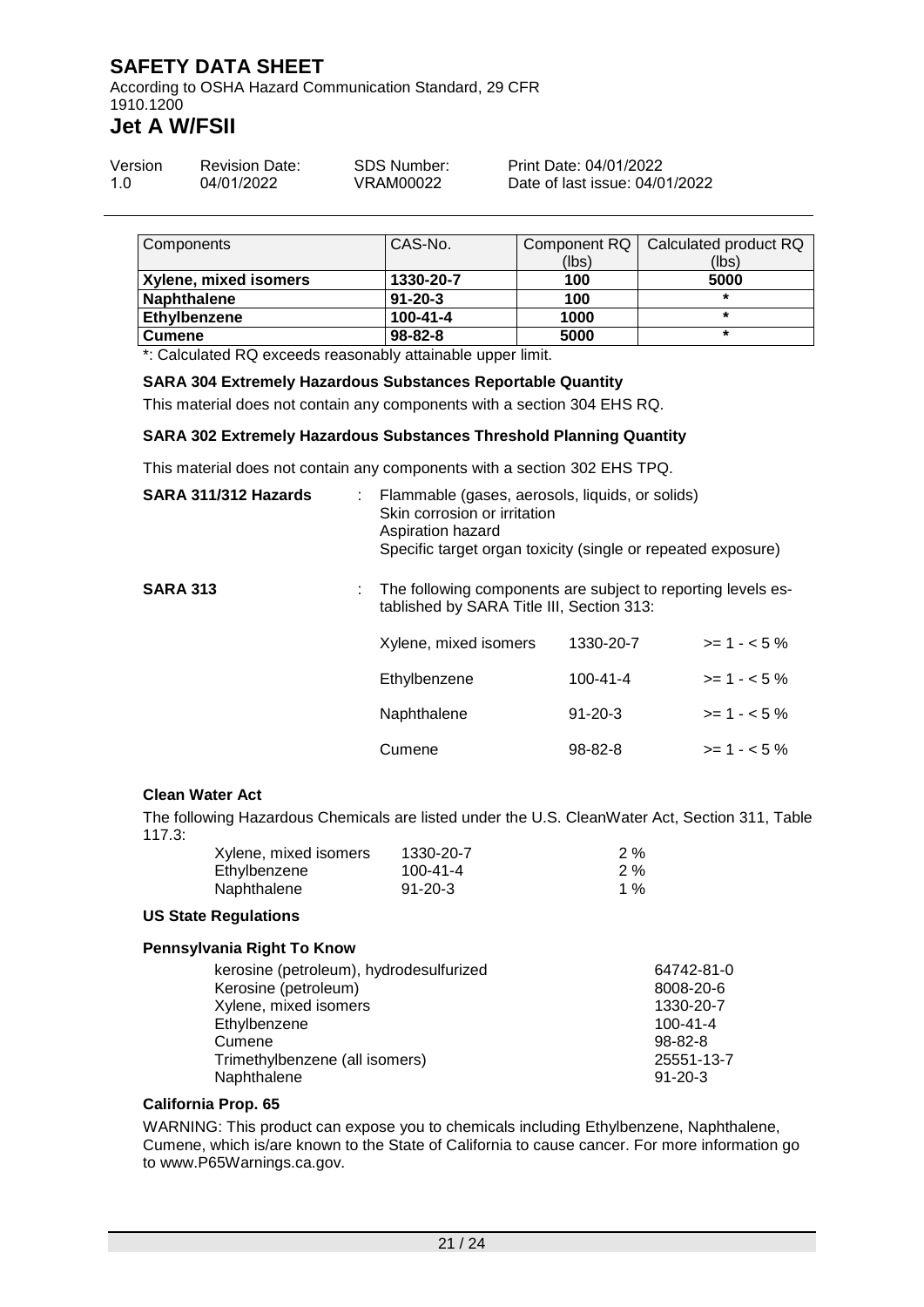According to OSHA Hazard Communication Standard, 29 CFR 1910.1200

# **Jet A W/FSII**

| Version | <b>Revision Date:</b> | SDS Number: | Print Date: 04/01/2022         |
|---------|-----------------------|-------------|--------------------------------|
| 1.0     | 04/01/2022            | VRAM00022   | Date of last issue: 04/01/2022 |

#### **California List of Hazardous Substances**

Xylene, mixed isomers 1330-20-7 Ethylbenzene 100-41-4<br>Cumene 100-41-4<br>98-82-8 Cumene 98-82-8<br>Trimethylbenzene (all isomers) 198-82-8<br>25551-13-7 Trimethylbenzene (all isomers) 25551-1<br>Naphthalene 31-20-3 Naphthalene

#### **Other regulations:**

The regulatory information is not intended to be comprehensive. Other regulations may apply to this material.

Vertex HSSE classifies this material as an "oil" under the CERCLA Petroleum Exclusion, therefore re-leases to the environment are not reportable under CERCLA.

#### **SECTION 16. OTHER INFORMATION**

#### **Further information**

NFPA Rating (Health, Fire, Reac-2, 2, 0 tivity)

#### **Full text of other abbreviations**

| <b>ACGIH</b>               | USA. ACGIH Threshold Limit Values (TLV)                                                                                                                                                                                      |
|----------------------------|------------------------------------------------------------------------------------------------------------------------------------------------------------------------------------------------------------------------------|
| <b>ACGIH BEI</b>           | ACGIH - Biological Exposure Indices (BEI)                                                                                                                                                                                    |
| OSHA P0                    | USA. OSHA - TABLE Z-1 Limits for Air Contaminants -<br>1910.1000                                                                                                                                                             |
| OSHA Z-1                   | USA. Occupational Exposure Limits (OSHA) - Table Z-1 Lim-<br>its for Air Contaminants                                                                                                                                        |
| ACGIH / TWA                | 8-hour, time-weighted average                                                                                                                                                                                                |
| <b>ACGIH / STEL</b>        | Short-term exposure limit                                                                                                                                                                                                    |
| OSHA P0 / TWA              | 8-hour time weighted average                                                                                                                                                                                                 |
| OSHA P0 / STEL             | Short-term exposure limit                                                                                                                                                                                                    |
| OSHA Z-1 / TWA             | : 8-hour time weighted average                                                                                                                                                                                               |
| Abbreviations and Acronyms | : The standard abbreviations and acronyms used in this docu-<br>ment can be looked up in reference literature (e.g. scientific<br>dictionaries) and/or websites.                                                             |
|                            | ACGIH = American Conference of Governmental Industrial<br>Hygienists<br>$ADR = European Agreement concerning the International$<br>Carriage of Dangerous Goods by Road<br>AICS = Australian Inventory of Chemical Substances |
|                            | ASTM = American Society for Testing and Materials<br>BEL = Biological exposure limits                                                                                                                                        |
|                            | BTEX = Benzene, Toluene, Ethylbenzene, Xylenes<br>CAS = Chemical Abstracts Service                                                                                                                                           |
|                            | CEFIC = European Chemical Industry Council                                                                                                                                                                                   |
|                            | CLP = Classification Packaging and Labelling<br>$COC = Cleveland Open-Cup$                                                                                                                                                   |
|                            | DIN = Deutsches Institut fur Normung<br>DMEL = Derived Minimal Effect Level                                                                                                                                                  |
|                            | DNEL = Derived No Effect Level                                                                                                                                                                                               |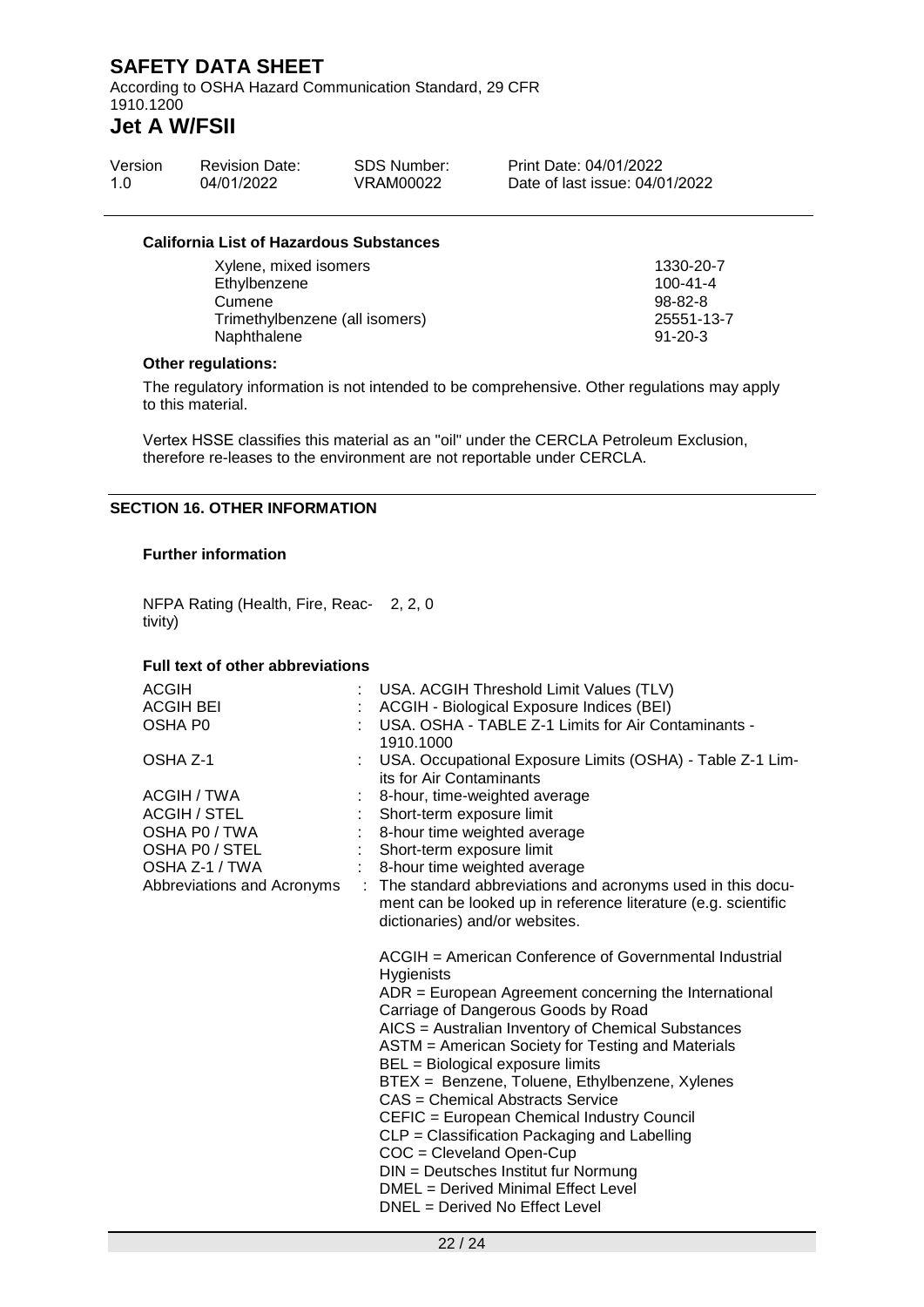According to OSHA Hazard Communication Standard, 29 CFR 1910.1200

# **Jet A W/FSII**

| Version | <b>Revision Date:</b> | SDS Number:                                                                                                                                                                                                                                              | Print Date: 04/01/2022                                                                                                                                                                                                                                                                                                                                                                                                                                                                                                                                                                                                                                                                                                                                                                                                                                                                                                                                                                                                                                                                                                                                                                                                                                                                                                                                                                                                                                                                                                                                                                                                                                                                                                                 |
|---------|-----------------------|----------------------------------------------------------------------------------------------------------------------------------------------------------------------------------------------------------------------------------------------------------|----------------------------------------------------------------------------------------------------------------------------------------------------------------------------------------------------------------------------------------------------------------------------------------------------------------------------------------------------------------------------------------------------------------------------------------------------------------------------------------------------------------------------------------------------------------------------------------------------------------------------------------------------------------------------------------------------------------------------------------------------------------------------------------------------------------------------------------------------------------------------------------------------------------------------------------------------------------------------------------------------------------------------------------------------------------------------------------------------------------------------------------------------------------------------------------------------------------------------------------------------------------------------------------------------------------------------------------------------------------------------------------------------------------------------------------------------------------------------------------------------------------------------------------------------------------------------------------------------------------------------------------------------------------------------------------------------------------------------------------|
| 1.0     | 04/01/2022            | VRAM00022                                                                                                                                                                                                                                                | Date of last issue: 04/01/2022                                                                                                                                                                                                                                                                                                                                                                                                                                                                                                                                                                                                                                                                                                                                                                                                                                                                                                                                                                                                                                                                                                                                                                                                                                                                                                                                                                                                                                                                                                                                                                                                                                                                                                         |
|         |                       | gy Of Chemicals<br><b>Chemical Substances</b><br>Inventory<br>Labelling of Chemicals<br>IL50 = Inhibitory Level fifty<br>$LL50 = Lethal$ Loading fifty<br>Pollution From Ships<br>served Effect Level<br>Substances<br>Chemicals<br>gerous Goods by Rail | DSL = Canada Domestic Substance List<br>$EC = European Commission$<br>EC50 = Effective Concentration fifty<br>ECETOC = European Center on Ecotoxicology and Toxicolo-<br>ECHA = European Chemicals Agency<br>EINECS = The European Inventory of Existing Commercial<br>$EL50 = E$ ffective Loading fifty<br>ENCS = Japanese Existing and New Chemical Substances<br>EWC = European Waste Code<br>GHS = Globally Harmonised System of Classification and<br>IARC = International Agency for Research on Cancer<br>IATA = International Air Transport Association<br>IC50 = Inhibitory Concentration fifty<br><b>IMDG</b> = International Maritime Dangerous Goods<br>INV = Chinese Chemicals Inventory<br>IP346 = Institute of Petroleum test method $N^{\circ}$ 346 for the<br>determination of polycyclic aromatics DMSO-extractables<br>KECI = Korea Existing Chemicals Inventory<br>LC50 = Lethal Concentration fifty<br>$LD50 = Lethal Does fifty per cent.$<br>LL/EL/IL = Lethal Loading/Effective Loading/Inhibitory loading<br>MARPOL = International Convention for the Prevention of<br>NOEC/NOEL = No Observed Effect Concentration / No Ob-<br>OE_HPV = Occupational Exposure - High Production Volume<br>PBT = Persistent, Bioaccumulative and Toxic<br>PICCS = Philippine Inventory of Chemicals and Chemical<br><b>PNEC</b> = Predicted No Effect Concentration<br>REACH = Registration Evaluation And Authorisation Of<br>RID = Regulations Relating to International Carriage of Dan-<br>SKIN_DES = Skin Designation<br>STEL = Short term exposure limit<br>TRA = Targeted Risk Assessment<br>TSCA = US Toxic Substances Control Act<br>TWA = Time-Weighted Average<br>vPvB = very Persistent and very Bioaccumulative |

This product is intended for use in closed systems only.

There has been a significant change in the required exposure controls/personal protection requirements in section 8.

Revision Date : 04/01/2022